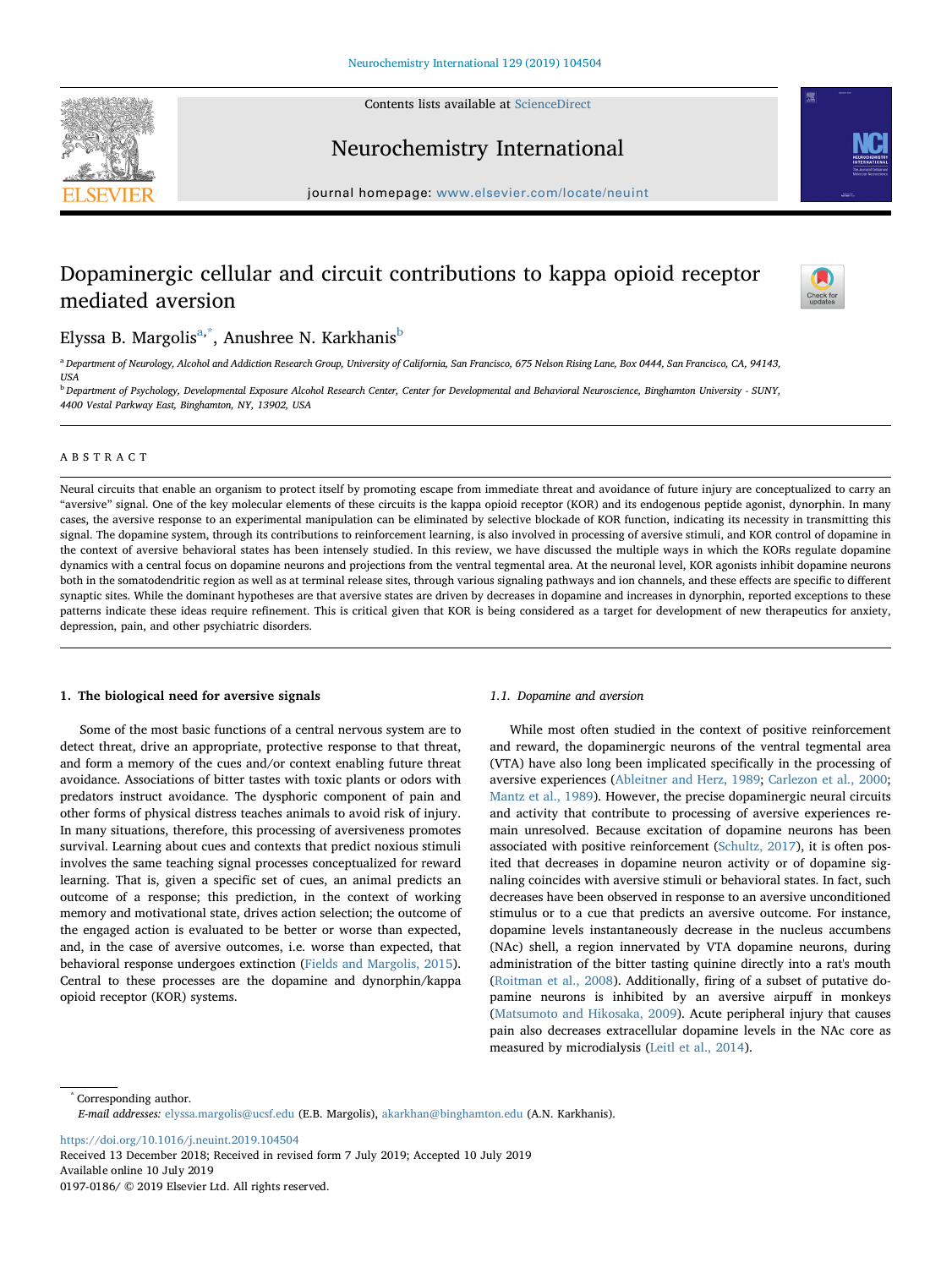However, aversive stimuli do not uniformly inhibit dopamine neurons or dopamine release. In monkeys, there is also a subset of putative dopamine neurons excited by airpuff ([Matsumoto and Hikosaka, 2009](#page-9-2)), and a subset of dopamine neurons in rats is excited by footshock ([Brischoux et al., 2009](#page-7-2); [Coizet et al., 2006\)](#page-7-3). Furthermore, dopamine release increases in the dorsal striatum and the NAc core during brief tail pinch, as measured by fast scan cyclic voltammetry in rats [\(Budygin](#page-7-4) [et al., 2012\)](#page-7-4). Optogenetically activating lateral habenula inputs to the VTA drives conditioned place aversion [\(Lammel et al., 2012](#page-8-3)). While LHb inputs also synapse on other VTA neurons, including non-dopamine neurons ([Omelchenko et al., 2009](#page-9-3)), a dopamine D1 receptor antagonist microinjected in the medial prefrontal cortex is sufficient to interfere with this aversive conditioning [\(Lammel et al., 2012](#page-8-3)). Yet in mice, fiber photometry measures of  $Ca^{2+}$  activity in NAc core dopamine axons indicate a decrease in activity during footshock [\(de Jong](#page-7-5) [et al., 2018\)](#page-7-5). In the same paradigm, dopamine fiber activity increases in ventral medial NAc shell during an aversive shock and in the lateral NAc shell following the termination of the shock ([de Jong et al., 2018](#page-7-5)). Footshock is also sufficient to drive FOS activation in dopamine neurons [\(Morrow et al., 2000](#page-7-6)), and restraint stress drives FOS particularly in those dopamine neurons that project to the prefrontal cortex but not to the NAc [\(Deutch et al., 1991](#page-7-7)). Subsets of dopamine neurons show FOS activation following non-painful noxious stimuli such as predator odor ([Redmond et al., 2002](#page-9-4)) as well. These observations indicate that there are some circumstances in which aversive stimuli drive dopamine neuron activity. There is some topographical organization of the dopamine neurons that are activated by noxious stimuli ([Brischoux et al.,](#page-7-2) [2009;](#page-7-2) [Matsumoto and Hikosaka, 2009\)](#page-9-2), which is intriguing given anatomical evidence that VTA projections to different brain regions also have topographical organization ([Breton et al., 2019](#page-7-8); [Lammel et al.,](#page-8-4) [2014\)](#page-8-4). In addition to these behavioral stimuli, some pharmacological manipulations, even within the VTA, produce both aversion and an increase in dopamine release. For example, microinjections of mu opioid receptor antagonists into the VTA drive conditioned place aversion (CPA; [Shippenberg and Bals-Kubik, 1995\)](#page-9-5) and increase dopamine release in the NAc [\(Devine et al., 1993a](#page-7-9), [1993b\)](#page-7-10). Moreover, chemical lesions of the dopaminergic innervation of the NAc attenuate the aversion ([Shippenberg and Bals-Kubik, 1995](#page-9-5)), indicating the VTA projection to the NAc is required for acquisition of the avoidance behavior.

#### 1.2. Dopamine and learning: reinforcement and punishment

The dopamine neurons of the VTA are also implicated in learning, including learning from punishment and "disappointment," i.e., absence of an expected primary reinforcer. For instance, when a reward that has been associated with a particular cue presentation is omitted, many dopamine neurons transiently decrease in firing rate (e.g. [Cohen](#page-7-11) [et al., 2012](#page-7-11); [Hollerman and Schultz, 1998;](#page-8-5) [Schultz et al., 1997](#page-9-6)). This pattern of neural activity is observed even when the unconditioned stimulus is direct optogenetic stimulation of dopamine neurons themselves ([Saunders et al., 2018\)](#page-9-7), although it is not consistent across all confirmed dopamine neurons ([Mohebi et al., 2019\)](#page-9-8). This pause in firing is instructive: in rats that are trained to approach a receptacle to receive a reward in response to a cue, optically stimulating dopamine neurons at the time of decreased dopamine neuron activity in trials of reward omission prevents extinguishing of receptacle approach [\(Steinberg](#page-9-9) [et al., 2013\)](#page-9-9). That is, this stimulation appears to prevent the reward prediction error signal processing, which would normally calculate "less positive than expected outcome" when the unconditioned stimulus is not available.

Dopamine neural activity also contributes to learning associations between conditioned stimuli and aversive unconditioned stimuli such as footshock. For instance, in an extinction paradigm where a cue that previously predicted footshock is no longer followed by the unconditioned stimulus, freezing behavior in anticipation of the footshock

extinguishes. In the first few extinction trials, before the predictive nature of the cue is degraded, the cue induces a decrease in dopamine levels in the NAc core and a slight increase in dopamine in the NAc shell ([Badrinarayan et al., 2012\)](#page-7-12). Inhibiting the dopaminergic projection to the NAc shell impairs the learning of the change in outcome, while inhibiting the dopaminergic projection to infralimbic cortex promotes this learning [\(Luo et al., 2018](#page-8-6)). These observations indicate that dopamine neurons contribute to learning about aversive outcomes, and also that their impact on updating cue-outcome associations is not uniform across projection targets.

Together, these observations indicate there is not a simple relationship between dopamine neural activity/release and behavioral valence. While one possibility is that some VTA dopamine neurons encode salience rather than reward or valence ([Bromberg-Martin et al.,](#page-7-13) [2010\)](#page-7-13), various studies are inconsistent with this hypothesis (reviewed in [Schultz et al., 2017\)](#page-9-10). Importantly, VTA projections include many non-dopamine neurons (e.g. [Breton et al., 2019;](#page-7-8) [Swanson, 1982](#page-9-11); [Taylor](#page-9-12) [et al., 2014](#page-9-12)) and these non-dopamine projections can drive aversive responses (e.g. [Qi et al., 2016](#page-9-13); [Root et al., 2014](#page-9-14)), raising the possibility that dopamine functions in concert with other VTA outputs to drive acute responses to aversive outcomes as well as learning from these outcomes. Yet dopamine neuron signaling itself may still be sufficient to drive responses to and learning about aversive stimuli, as optogenetic stimulation of specific midbrain dopaminergic projections to different target brain regions can produce different aspects of reward, aversion, and reinforcement ([de Jong et al., 2018](#page-7-5); [Saunders et al., 2018](#page-9-7); [Weele](#page-10-0) [et al., 2018](#page-10-0)).

## 2. The kappa opioid receptor system and the endogenous ligand, dynorphin

Since the dynorphin peptides were first reported by [Goldstein et al.](#page-8-7) [\(1979\),](#page-8-7) and subsequent identification ([Chavkin et al., 1982\)](#page-7-14) and sequencing ([Li et al., 1993](#page-8-8); [Meng et al., 1993](#page-9-15)) of the cognate kappa opioid receptor (KOR), this neuropeptide-receptor system has been widely established as the lynchpin in the processing of aversive experiences. KOR signaling clearly contributes to the aversiveness not only of acute and chronic external disruptive conditions ([Donahue et al., 2015](#page-7-15); [Karkhanis et al., 2016b](#page-8-9); [Wells et al., 2017\)](#page-10-1) but also interoceptive signals such as drug withdrawal ([Walker et al., 2011](#page-10-2); reviewed in [Koob,](#page-8-10) [2013\)](#page-8-10). KOR function, in particular in relation to control of dopamine, can also be upregulated during aversive conditions: acute withdrawal following cessation of ethanol vapor exposure and the ethanol vapor exposure itself augments KOR mediated inhibition of stimulated dopamine release in the NAc ([Karkhanis et al., 2016a](#page-8-11); [Melchior and Jones,](#page-9-16) [2017;](#page-9-16) [Rose et al., 2016\)](#page-9-17). The KOR has also long been considered a target for alleviating ongoing pain, initially through activation [\(Gear](#page-8-12) [et al., 1996](#page-8-12); [Pasternak, 1980\)](#page-9-18) and more recently via blockade ([Navratilova et al., 2019;](#page-9-19) [Xie et al., 2017\)](#page-10-3) of the receptor. Specifically, KOR blockade in the amygdala or the NAc reverses preclinical measures of injury induced aversion and anhedonia, respectively [\(Massaly et al.,](#page-9-20) [2019;](#page-9-20) [Navratilova et al., 2019](#page-9-19)), and KOR expression in midbrain dopamine neurons also appears to contribute to the aversiveness resulting from injury ([Liu et al., 2019\)](#page-8-13). Some sex differences have also been reported regarding the interactions of pain and KOR, however there are differences between conclusions in human and rodent studies that require reconciliation ([Gear et al., 1996;](#page-8-12) [Liu et al., 2019](#page-8-13)).

The KOR is most commonly coupled to inhibitory G proteins. Therefore, in neurons, activation of KOR generally results in an acute decrease in neural activity, via activation of a  $K^+$  channel in the somatodendritic region, or via inhibition of neurotransmitter release at terminals. The ion channel effects are typically mediated by the G-βγ subunit of the G protein. The  $\alpha$  subunit of the inhibitory G proteins (Gαi/o) decreases cyclic AMP production, and this action is often used as a marker for KOR activation in heterologous systems ([Bruchas and](#page-7-16) [Chavkin, 2010](#page-7-16)). KOR activation also drives intracellular kinase activity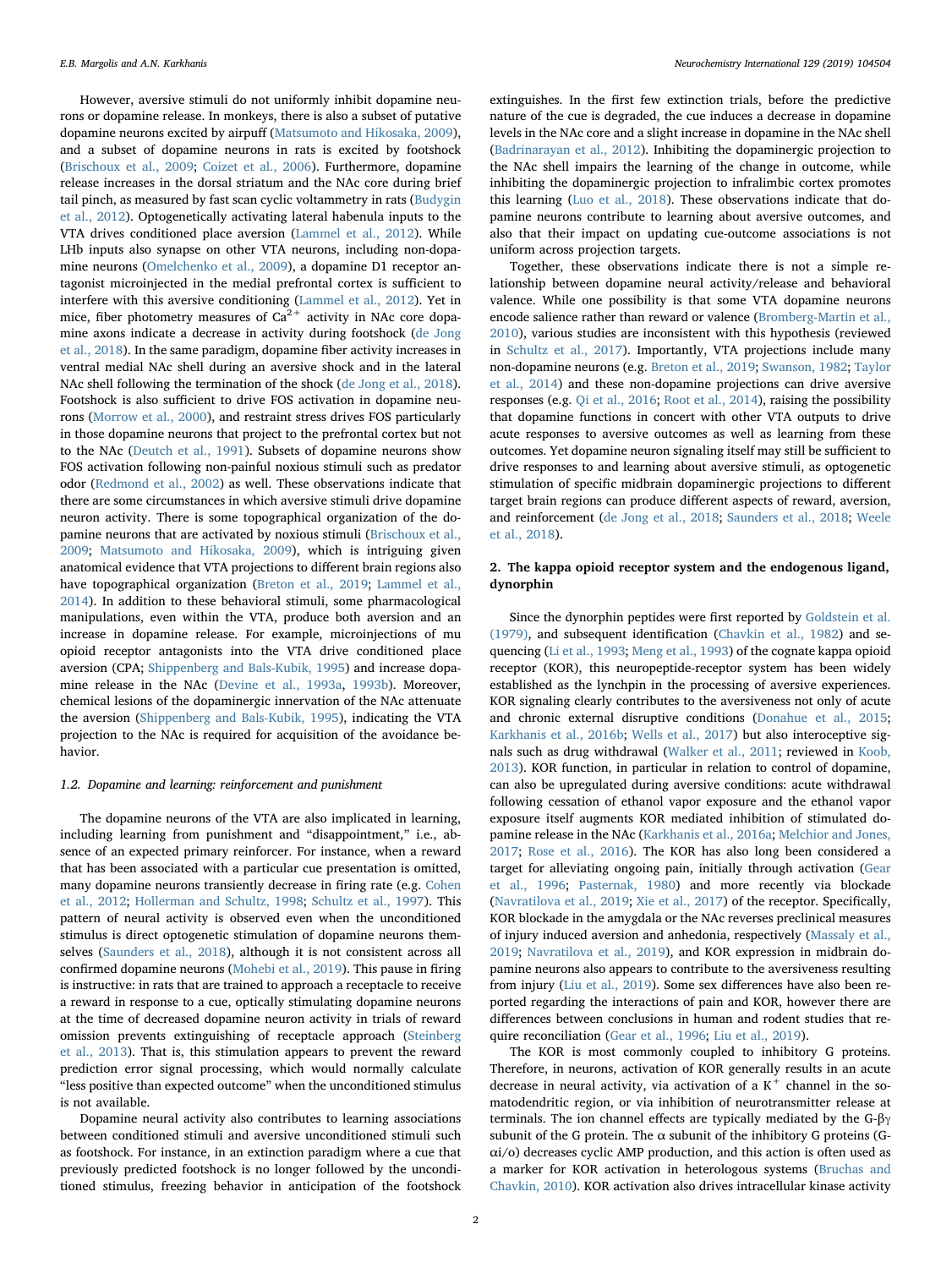that can be either G protein dependent or G protein independent, and may lead to longer term alterations in neural function. For instance, G protein dependent extracellular signal-regulated kinases (ERK) activity and G protein independent p38 mitogen-activated protein kinase (MAPK) signaling may be used for characterizing functional selectivity at the KOR ([Schattauer et al., 2017](#page-9-21)). The net effect of KOR activation in a given circuit depends upon whether the receptor is pre- or post-synaptic and the phenotype of the neuron or terminal that the receptor is on. There are also reports that KORs can couple to the stimulatory Gs protein, for instance in dorsal root ganglia ([Hampson et al., 2000](#page-8-14); [Shen](#page-9-22) [and Crain, 1994](#page-9-22)). While in this review we have focused on the immediate effects of KOR activation on dopamine neural activity in an unperturbed system, there is a great deal of evidence for altered KOR function in disease and following insult (for reviews see [Chavkin and](#page-7-17) [Koob, 2016](#page-7-17); [Karkhanis et al., 2017;](#page-8-15) [Polter and Kauer, 2014;](#page-9-23) [Tejeda and](#page-9-24) [Bonci, 2018](#page-9-24); [Wee and Koob, 2010\)](#page-10-4).

Dynorphin is produced by many neurons that directly impinge upon the VTA dopamine system, either at the cell body region or in dopamine neuron terminal regions. The "direct" projection composed of GABAergic medium spiny neurons from both dorsal and ventral striatum to the substantia nigra pars compacta and the VTA, respectively, expresses prodynorphin ([Fallon et al., 1985](#page-8-16)). There is also a strong dynorphin containing projection from the lateral hypothalamus to the VTA ([Fallon et al., 1985](#page-8-16); [Iyer et al., 2018\)](#page-8-17); these neurons also express orexin and release glutamate ([Chou et al., 2001\)](#page-7-18). The central nucleus of the amygdala (CeA) contains GABAergic neurons that project to the VTA and express dynorphin ([Fallon et al., 1985](#page-8-16)). There is also an input to the VTA from the bed nucleus of the stria terminalis (BNST; Kaufl[ing et al., 2017;](#page-8-18) [Morrell et al., 1984](#page-9-25)); while the BNST contains neurons that express the precursor peptide prodynorphin ([Mansour](#page-8-19) [et al., 1994;](#page-8-19) [Poulin et al., 2009](#page-9-26)), it is not known if these specific neurons project to the VTA.

The VTA projects to many brain regions, and while many VTA projection neurons are not dopaminergic, each target region generally receives at least some dopamine innervation ([Breton et al., 2019](#page-7-8); [Swanson, 1982\)](#page-9-11). Many of these regions either contain neurons that express prodynorphin or receive inputs from neurons that express it. Both the NAc and CeA receive inputs from the VTA and contain prodynorphin neurons [\(Fallon et al., 1978](#page-7-19); [Fallon and Moore, 1978](#page-7-20); [Leshan](#page-8-20) [et al., 2010](#page-8-20); [Ungerstedt, 1971\)](#page-10-5). Importantly, optogenetic stimulation of NAc dynorphin neurons in vivo is sufficient to drive local dynorphin release (Al-Hasani [et al., 2018\)](#page-7-21). While subsets of CeA neurons express KOR and/or prodynorphin ([Marchant et al., 2007](#page-8-21)), it remains unclear if these neurons are responsible for dynorphin release within the amygdala or in projection targets, such as the BNST [\(Crowley et al., 2016;](#page-7-22) [Li](#page-8-22) [et al., 2012\)](#page-8-22). In the prefrontal cortex, in mouse, there are sparse neurons labeled for prodynorphin message ([Lein et al., 2007](#page-8-23)), and in particular, dynorphin containing cell bodies and afferent input is enriched in the rostral agranular insular cortex [\(Evans et al., 2007\)](#page-7-23), coincident with VTA dopaminergic innervation ([Chandler et al., 2013;](#page-7-24) [Murphy and](#page-9-27) [Deutch, 2018](#page-9-27)).

There is indirect evidence that dynorphin is released in the basolateral amygdala (BLA) and upregulated in the NAc and the hippocampus in response to external aversive stimuli (Chartoff [et al., 2009](#page-7-25); [Land et al., 2008](#page-8-24); [Shirayama et al., 2004](#page-9-28)). In addition, behavioral effects of KOR blockade indicate dynorphin is released in response to acute exposure to drugs of abuse as well as in response to withdrawal from them (see [Wee and Koob, 2010](#page-10-4) for review). However, it remains to be determined which of these inputs release dynorphin to directly modulate activity in the dopaminergic system, and if this happens, under what conditions does release occur?

## 3. VTA dopamine neurons are required for KOR-mediated aversion

of a KOR agonist, U69593, produced CPA in rats ([Shippenberg and](#page-9-29) [Herz, 1987\)](#page-9-29). To determine the brain region(s) contributing to this aversion, Shippenberg followed up with a microinjection study, in which they found that the KOR agonist U50488H drove aversion at a variety of sites, including the VTA, NAc, medial prefrontal cortex (mPFC), and the lateral hypothalamus [\(Bals-Kubik et al., 1993\)](#page-7-26). Yet at the same time microdialysis studies were showing that while systemic or ICV KOR agonist administration decreased dopamine levels in the NAc [\(Devine et al., 1993a](#page-7-9); [Di Chiara and Imperato, 1988](#page-7-27); [Spanagel](#page-9-30) [et al., 1990](#page-9-30)), KOR activation in the VTA did not ([Devine et al., 1993a](#page-7-9); [Spanagel et al., 1992\)](#page-9-31). This generated a bit of a paradox in conjunction with the behavioral outcome, as the dominant theory at the time was that manipulations that increase dopamine release in the NAc were rewarding, and those that decrease NAc dopamine levels were aversive. The observation that the aversive effects of systemic KOR agonists were blocked by systemic D1 type dopamine receptor antagonists or chemical lesions of the dopamine innervation of the NAc were consistent with dopamine playing a key role in the KOR mediated aversion ([Shippenberg et al., 1993](#page-9-32); [Shippenberg and Herz, 1988\)](#page-9-33), and KOR activation directly within the NAc did decrease dopamine levels measured by microdialysis ([Spanagel et al., 1992\)](#page-9-31). Together this work implicated inhibition of dopamine release at the terminals in the NAc as one mechanism responsible for KOR induced aversion.

With the advent of conditional knockout technology, the necessity of KOR expression in specific subsets of neurons for aversive behavioral outcomes could be tested. Deleting KORs in neurons that express the dopamine transporter in mice was sufficient to eliminate systemic KOR agonist induced CPA [\(Chefer et al., 2013](#page-7-28); [Ehrich et al., 2015](#page-7-29)), establishing that KOR expression in dopamine neurons is required. Further, in complete KOR knockout mice, re-expressing KOR specifically in midbrain dopamine neurons was sufficient to recover KOR agonist induced CPA ([Ehrich et al., 2015\)](#page-7-29). Evidence that p38 MAPK is also required in dopamine neurons for KOR-mediated CPA was demonstrated via genetic deletion of p38 selectively in dopamine neurons, which blocked the place aversion [\(Ehrich et al., 2015\)](#page-7-29).

The paradox of intra-VTA KOR agonist driving place aversion yet not decreasing dopamine release in the NAc has also been at least partially resolved [\(Fig. 1](#page-3-0)). Margolis and colleagues reported that in rat, dopamine neurons that project to the mPFC, but not the NAc, are directly inhibited by KOR activation [\(Margolis et al., 2006](#page-9-34)). KOR activation in the VTA (tested only in rats) or directly in the mPFC (in both rats and mice) in vivo decreases mPFC dopamine levels detected with microdialysis [\(Margolis et al., 2006](#page-9-34); [Tejeda et al., 2013\)](#page-9-35). And in parallel, KOR agonist microinjection into the mPFC of rats produced CPA ([Tejeda et al., 2013](#page-9-35)). While it has not been demonstrated that this aversion is dopamine dependent, together these observations raise the possibility that this is an alternative dopaminergic pathway contributing to KOR mediated aversion.

However, the position that KOR expression exclusively in dopamine neurons is the key node for KOR induced aversive processing is too simplified. For example, in KOR knockout mice, re-expression of KOR in the dorsal raphe nucleus is also sufficient to recover systemic KOR agonist induced CPA ([Land et al., 2009](#page-8-25)). These observations raise the possibility that there is a downstream convergence point requiring KOR induced changes of both dopamine and 5HT in order for the aversive memory to form.

KOR activation not only drives aversive and dysphoria-like behavior, but in certain situations it in fact drives approach behavior. These effects have some topographical organization. For example, in mice, photostimulation of prodynorphin containing neurons in the ventral NAc shell induced place aversion, while the same manipulation in the dorsal NAc shell resulted in preference [\(Al-Hasani et al., 2015\)](#page-7-30). Both of these effects were blocked by KOR antagonist injection into the NAc, indicating they were mediated by local dynorphin release. While optogenetic stimulation of prodynorphin neurons likely drives concurrent release of the other neurotransmitters and neuromodulators expressed

In 1987, Shippenberg and Herz showed that systemic administration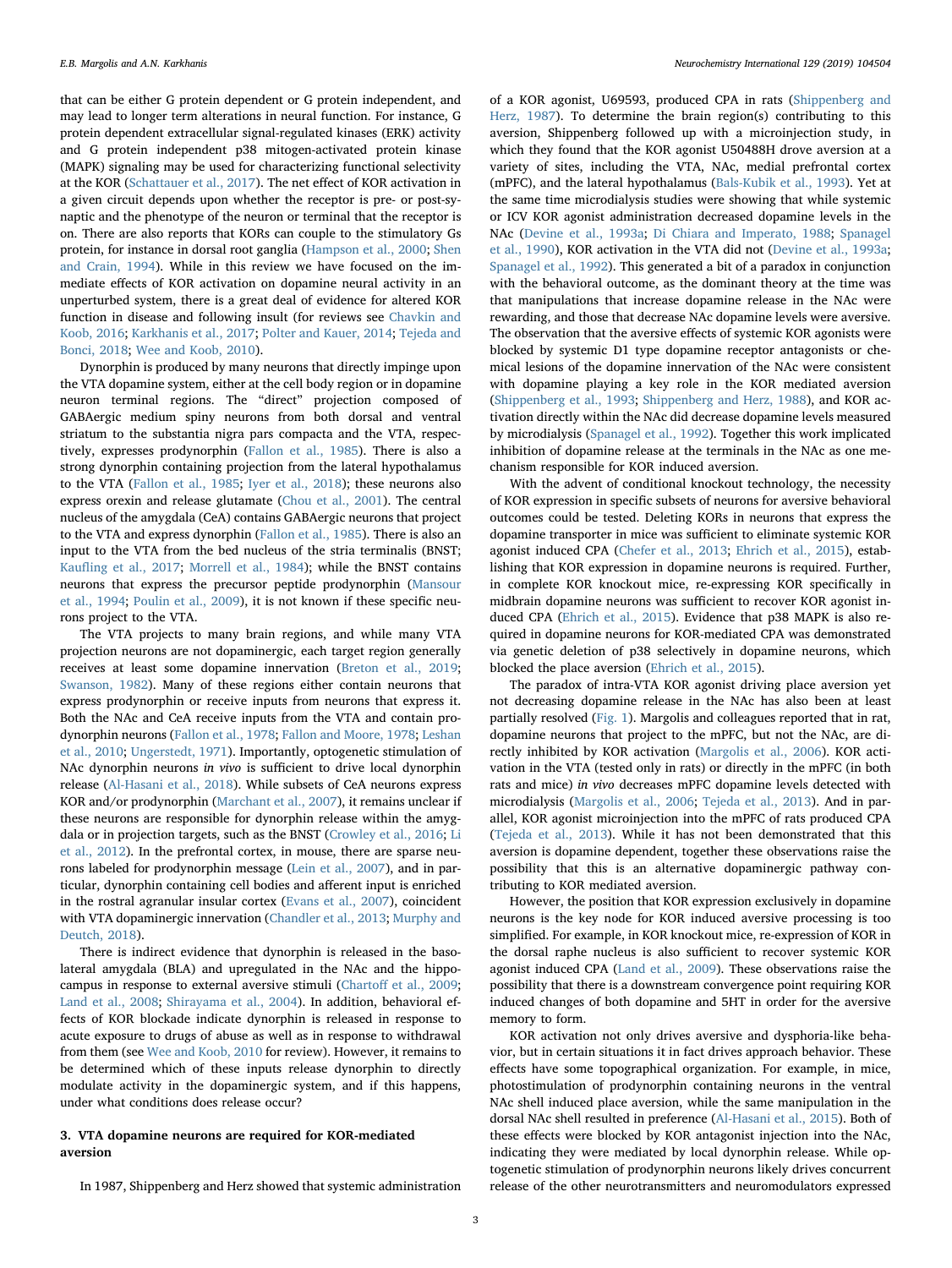<span id="page-3-0"></span>

Fig. 1. Functional kappa opioid receptors are expressed on specific VTA circuit elements. In rat (top), dopamine cell bodies in the VTA that project to the medial prefrontal cortex (mPFC) and the amygdala (AMYG) are inhibited by kappa opioid receptor (KOR) activation, which open G protein coupled inwardly rectifying  $K^+$  channels. Dopamine neurons that project to the nucleus accumbens (NAc) do not show this response, however KOR activation inhibits release at dopamine terminals in the NAc. Excitatory glutamatergic inputs onto VTA neurons are also inhibited by KOR activation. These effects may also depend upon the source of the afferents and the projection target of the postsynaptic cell. In mouse (bottom), most NAc-projecting VTA dopamine cell bodies and some amygdala-projecting VTA dopamine neurons are directly inhibited by KOR activation. It is unknown if KOR activation also inhibits mPFCprojecting VTA dopamine neurons in mice. KORs also inhibit GABA release onto VTA neurons in mice.

in these neurons, there is evidence from agonist studies that KOR activation alone is sufficient to observe these differential effects. Activation of KORs in the rostro-dorsal NAc shell augmented hedonic orofacial responses to sucrose in rats; in contrast, KOR activation in the rostroventral and caudal shell suppressed these positive hedonic orofacial reactions ([Castro and Berridge, 2014](#page-7-31)). Furthermore, the place conditioning assay showed that the chamber paired with KOR activation in rostro-dorsal NAc was preferred and the chamber paired with KOR activation in rostro-ventral and caudal NAc shell generated avoidance ([Castro and Berridge, 2014](#page-7-31)). Together, these data indicate that the dynorphin/KOR system is not uniformly an aversive signal and some differences are organized topographically. Whether or not each of these specific NAc KOR induced behaviors depends upon dopamine remains to be investigated. That said, since dopamine may increase in subregions of the NAc not only to reward but also to aversion, one possibility is that KOR induced inhibition of an aversive dopamine signal promotes reward.

Together, these observations indicate that (1) KOR expression on dopamine neurons is required for KOR mediated aversion; (2) various dopaminergic projections contribute to KOR aversion, including the NAc and mPFC projections; (3) KOR activation, under certain circumstances or in certain circuits, may drive appetitive, not avoidance, behavior.

For the remainder of this review, we focus on the known cellular mechanisms by which KOR activation controls dopamine neurons via direct as well as local indirect actions. It is these actions that lay the framework for understanding the circuit mechanisms by which KOR activation drives behavioral state.

## 4. KOR effects localized to somatodendritic regions of VTA neurons

Consistent with the hypothesis that KOR activation drives aversion in the VTA through dopamine neurons, the KOR agonist U69593 does hyperpolarize a subset, approximately half, of VTA dopamine neurons in rat ([Margolis et al., 2003\)](#page-9-36) and message for Oprk1 is greatly enriched in VTA dopamine neurons while minimal in GABA neurons ([Liu et al.,](#page-8-13) [2019\)](#page-8-13). The current-voltage properties are consistent with the major conductance contributing to this hyperpolarization being through a G protein activated inwardly rectifying  $K^+$  channel ([Margolis et al.,](#page-9-36) [2003\)](#page-9-36). Further, no hyperpolarizations were reported in non-dopamine neurons in rats ([Margolis et al., 2006,](#page-9-34) [2003\)](#page-9-36).

Most VTA neurons do not send axon collaterals to multiple projection targets ([Fallon, 1981;](#page-7-32) [Swanson, 1982](#page-9-11)), raising the possibility that projection target differentiates those neurons that directly respond to KOR activation. As described above, [Margolis et al. \(2006\)](#page-9-34) showed that rat VTA dopamine neurons that project to the NAc are not, in fact, directly hyperpolarized by KOR activation ([Fig. 1\)](#page-3-0). However, those that project to the mPFC and amygdala are ([Margolis et al., 2008](#page-9-37), [2006](#page-9-34)). This hyperpolarization in mPFC-projecting neurons at the level of the VTA drives a decrease in dopamine release in vivo in the mPFC, as measured by microdialysis ([Margolis et al., 2006\)](#page-9-34).

However, this organization appears different in mice [\(Fig. 1](#page-3-0)). Ford and colleagues showed that hyperpolarization in response to the KOR agonist U69593 is specific to VTA neurons, and not observed in substantia nigra pars compacta (SNc) neurons in mice ([Ford et al., 2007](#page-8-26)). Interestingly, the endogenous opioid peptide fragment dynorphin 1-13 did drive an outward current in SNc neurons, but the response was much smaller than in VTA neurons ([Ford et al., 2007\)](#page-8-26). Ford and colleagues also found that in mice, KOR inhibits most dopamine neurons that project to the NAc, and approximately 40% of those projecting to the amygdala [\(Ford et al., 2006\)](#page-8-27).

While these postsynaptic effects of KOR are most likely responsible for the behavioral impact of KOR agonists in the VTA, as evinced by the elimination of the behavioral response when KOR is knocked out of dopamine neurons in mice ([Ehrich et al., 2015](#page-7-29)), other neurophysiological effects of KOR have been reported in the VTA and may contribute to behavioral outcomes. For instance, KOR inhibits evoked somatodendritic dopamine type 2 receptor (D2R) responses in midbrain dopamine neurons in mice [\(Ford et al., 2007,](#page-8-26) [2006](#page-8-27)). This effect is larger in VTA dopamine neurons than in SNc neurons. The circuit level implications of a KOR induced inhibition of D2R inhibition in dopamine neurons is somewhat paradoxical: if the behaviorally relevant outcome of KOR activation in dopamine neurons is hyperpolarization, why does KOR activation depress autoinhibition by dopamine? In fact, in neurons that are hyperpolarized by D2R activation but not KOR activation, a KOR induced decrease in somatodendritic dopamine input might actually drive disinhibition. Surprisingly, while this effect is entirely due to inhibition of dopamine release for the KOR agonist U69593, dynorphin 1-13's effect on D2R responses have both pre- and postsynaptic components ([Ford et al., 2007](#page-8-26)). The mechanism underlying these U69593 and dynorphin 1-13 differences and the details of the pre- and postsynaptic mechanisms by which KOR activation modifies dopamine release and D2R function remain to be determined. Whether these actions occur in vivo and how they impact the aversiveness of KOR activation in the VTA remains to be determined.

KOR activation also inhibits fast neurotransmitter release onto VTA neurons ([Fig. 1\)](#page-3-0). Moderate inhibition of glutamate release by KOR agonists onto a subset of VTA neurons, including non-dopamine neurons, has been observed in rats ([Graziane et al., 2013;](#page-8-28) [Margolis et al.,](#page-9-38) [2005\)](#page-9-38). This effect is stronger in neurons that lack a postsynaptic KOR hyperpolarization ([Margolis et al., 2005](#page-9-38)). While on one hand this effect is consistent with the model that the dominant KOR effect on dopamine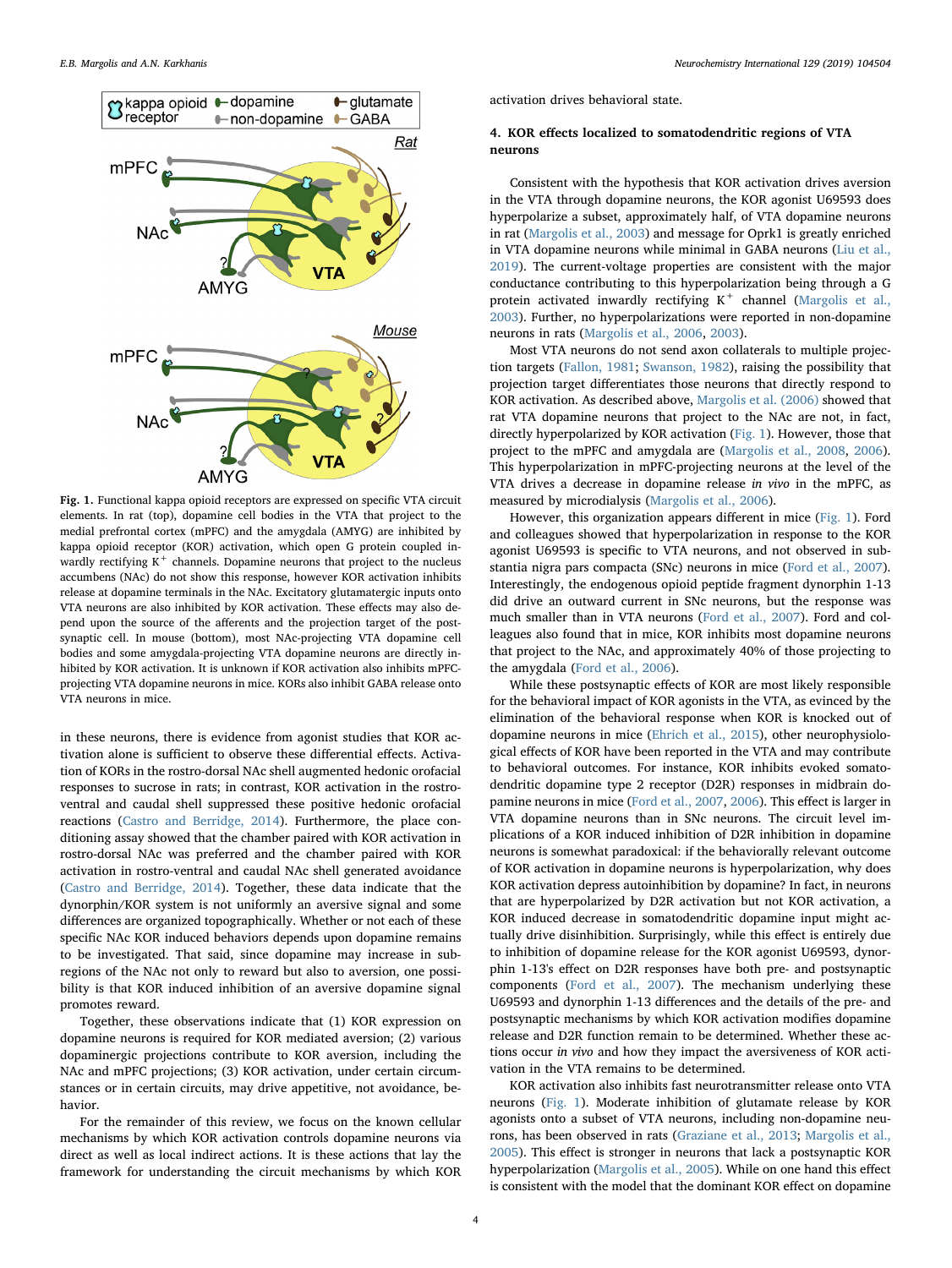neurons is to inhibit neural activity, it is also the case that glutamatergic activity in the VTA is required for reinforcement learning ([Harris](#page-8-29) [et al., 2004](#page-8-29); [Harris and Aston-Jones, 2003\)](#page-8-30). One possibility is that the precise timing of such inhibition by endogenous dynorphin release is critical for the behavioral impact of this KOR effect.

KOR activation also inhibits GABA release onto VTA neurons. This effect has been reported in mice ([Ford et al., 2006](#page-8-27)), but not in rats ([Graziane et al., 2013\)](#page-8-28). Further, the inhibition of GABAA receptor mediated inhibitory postsynaptic currents was specifically observed in VTA neurons that project to the amygdala, but not the NAc, in mice ([Ford et al., 2006](#page-8-27)). Yet, electrically evoked GABAB receptor mediated postsynaptic currents onto both sets of projections were inhibited by KOR activation [\(Ford et al., 2006\)](#page-8-27). One plausible explanation is that different GABAergic terminals appose postsynaptic densities containing either GABA<sub>A</sub> or GABA<sub>B</sub> receptors [\(Sugita et al., 1992](#page-9-39)) in NAc-projecting VTA neurons, and KOR differentially regulates these separate terminals. Alternatively, either or both of these KOR effects may be mediated postsynaptically, rather than via presynaptic inhibition of GABA release. For example, postsynaptic modulation of GABAA receptor currents has been observed with delta opioid receptor activation in the VTA ([Margolis et al., 2011\)](#page-9-40). KOR might also inhibit  $GABA_B$  receptor mediated postsynaptic currents through the same mechanism by which it inhibits D2R currents, which also happens in VTA neurons contributing to both of these projections [\(Ford et al., 2006](#page-8-27)).

Together, these observations show many potential sites of action of KORs locally within the VTA. A GIRK mediated hyperpolarization is the most direct mechanism by which KOR activation can depress neural activity in VTA dopamine neurons, and deletion of KOR in dopamine neurons is sufficient to prevent systemic KOR agonist induced aversion ([Ehrich et al., 2015\)](#page-7-29). However, in KOR knockout mice, while expression of KORs in VTA neurons is sufficient to generate KOR agonist induced aversion, expression of a modified KOR that is unable to signal through arrestin-dependent activation of p38 MAPK does not rescue this aversion, implicating this arrestin-mediated signaling in the aversion ([Ehrich et al., 2015](#page-7-29)). This suggests the intracellular kinase pathway, rather than the immediate neurophysiological consequences, is required. Although, whether or not compensatory changes due to constitutive knockout manipulations contribute to this observation also remains to be determined. Given that, in rat, KOR activation in the VTA drives aversion but not a decrease in dopamine in the NAc, alternative circuits, and possibly any of the additional VTA KOR actions described here beyond direct hyperpolarizations, must still be considered.

#### 5. KOR effects on dopamine release in terminal regions

## 5.1. KOR activation inhibits dopamine release in the nucleus accumbens

The NAc is one of the major projection targets for VTA dopamine neurons ([Ungerstedt, 1971\)](#page-10-5). This projection is strongly involved in action selection, reinforcement, associative learning, motivation, and regulating responses to stress and anxiety ([Abercrombie et al., 1989](#page-7-33); [Radke and Gewirtz, 2012;](#page-9-41) [Saddoris et al., 2017](#page-9-42), [2013\)](#page-9-43). NAc-projecting dopamine neurons are not modulated by somatodendritic KORs in rat ([Margolis et al., 2006](#page-9-34)). KORs, however, are prominently localized on dopamine terminals in the NAc ([Werling et al., 1988\)](#page-10-6) and modulate dopamine release and uptake [\(Britt and McGehee, 2008](#page-7-34); [Karkhanis](#page-8-11) [et al., 2016a](#page-8-11), [2016b;](#page-8-9) [Thompson et al., 2000,](#page-10-7) [Fig. 2\)](#page-5-0). Activation of KORs on dopamine terminals inhibits dopamine release ([Karkhanis et al.,](#page-8-11) [2016a,](#page-8-11) [2016b\)](#page-8-9) via multiple downstream effectors [\(Fig. 2\)](#page-5-0). This KOR induced inhibition of dopamine release in the NAc is stronger in male than in female mice [\(Conway et al., 2018](#page-7-35)). Ex vivo voltammetric measurements show that the inhibitory effects of KOR activation on dopamine release are greater during single pulse compared to multiple pulse optogenetic stimulation in mice [\(Melchior and Jones, 2017](#page-9-16)). Moreover, KORs affect dopamine transmission in the NAc by interacting with the dopamine transporter (DAT). DATs are the primary mechanism of clearance of extracellular dopamine in the NAc, which also, in turn, affects dopamine release. KOR activation by salvinorin A in the NAc facilitates DAT function via an ERK1/2-dependent mechanism, leading to augmented uptake in rats (Kivell [et al., 2014](#page-8-31)). However, another study reports that KOR activation by salvinorin A reduces phasic dopamine release independent of uptake in rats ([Ebner et al., 2010](#page-7-36)). In either case, the net result of KOR activation is an overall reduction in extracellular dopamine in the NAc.

KORs can also influence dopamine release indirectly. For example, local acetylcholine interneurons synapse onto dopamine terminals in the dorsal striatum and NAc, and activation of these neurons drives dopamine release independent of action potential activity in the dopaminergic axon [\(Cachope et al., 2012](#page-7-37); [Threlfell et al., 2012\)](#page-10-8). Acetylcholine release in striatal slices is inhibited by KOR activation (Schoff[elmeer et al., 1997](#page-9-44)), and KOR activation also inhibits acetylcholine-driven dopamine-mediated inhibitory postsynaptic currents in medium spiny neurons ([Mamaligas et al., 2016\)](#page-8-32). Specifically, in this study postsynaptic GIRK currents in medium spiny neurons were used as proxy for dopamine release, and KOR activation attenuated D2R mediated currents following photostimulation of either dopamine terminals directly or photostimulation of cholinergic interneurons. On the other hand, ongoing pharmacological activation of cholinergic receptors by a saturating concentration of nicotine did not directly affect KOR-mediated inhibition of dopamine overflow in the NAc ([Britt and](#page-7-34) [McGehee, 2008\)](#page-7-34). Together, these data indicate that activation of KORs reduces dopamine release in the NAc in both rats and mice, and these multiple mechanisms are well-placed to inhibit dopamine release regardless of whether it is driven by axonal action potential activity or acetylcholine interneuron activity. Further, Mohebi and colleagues recently reported that dopamine dynamics in the NAc can be decoupled from cell body action potential activity when rats are engaged in a task (2019), indicating that indirect modulation of dopamine release is likely behaviorally relevant.

Presynaptic KOR-mediated inhibition of dopamine release is likely predominantly a result of a negative feedback loop. As mentioned above, KORs are activated by the endogenous ligand dynorphin. Dynorphin is synthesized and released from dopamine type 1 receptor (D1R) containing medium spiny neurons in the NAc ([Fig. 2\)](#page-5-0). As described above, these neurons release dynorphin locally in the NAc in mice [\(Al-Hasani et al., 2018,](#page-7-21) [2015](#page-7-30)) and release is inferred in axon terminal regions including the VTA. In rats, such local dynorphin release may therefore be engaging a negative feedback mechanism, while dynorphin released in the VTA from these inputs can inhibit dopamine projections to other brain regions such as the mPFC or amygdala.

In the NAc, KORs also inhibit glutamate and GABA transmission onto medium spiny neurons ([Hjelmstad and Fields, 2003](#page-8-33), [2001](#page-8-34)). Specifically, KORs are located on glutamatergic afferents from the basolateral amygdala (BLA) and the hippocampus ([Tejeda et al., 2017](#page-10-9)). KOR activation preferentially inhibits BLA glutamatergic inputs to the D1R containing subpopulation of medium spiny neurons ([Tejeda et al.,](#page-10-9) [2017\)](#page-10-9). Furthermore, KOR inhibition of GABAergic inputs onto D2R containing medium spiny neurons facilitates excitatory drive integration of the BLA and hippocampus inputs [\(Tejeda et al., 2017\)](#page-10-9). Thus, KORs on non-dopamine inputs to the NAc influence dynorphin containing medium spiny neuron activity, and therefore also dynorphin release locally and in projection targets.

## 5.1.1. Subregions of the NAc

The NAc is divided into two major sub-regions, the shell and the core. These sub-regions are distinguished in part by inputs, including being innervated by different dopamine neurons [\(Kelley, 2004](#page-8-35); [Lammel](#page-8-4) [et al., 2014;](#page-8-4) [Saunders et al., 2018](#page-9-7)). There is clear evidence these regions are functionally distinct [\(Bassareo et al., 2017](#page-7-38), [2015;](#page-7-39) [Biesdorf et al.,](#page-7-40) [2015;](#page-7-40) [de Jong et al., 2018;](#page-7-5) [Di Chiara et al., 2004;](#page-7-41) [Saddoris et al., 2015](#page-9-45); [Saunders et al., 2018\)](#page-9-7) however there is no synthesizing consensus regarding the observed differences. For instance, evidence indicates the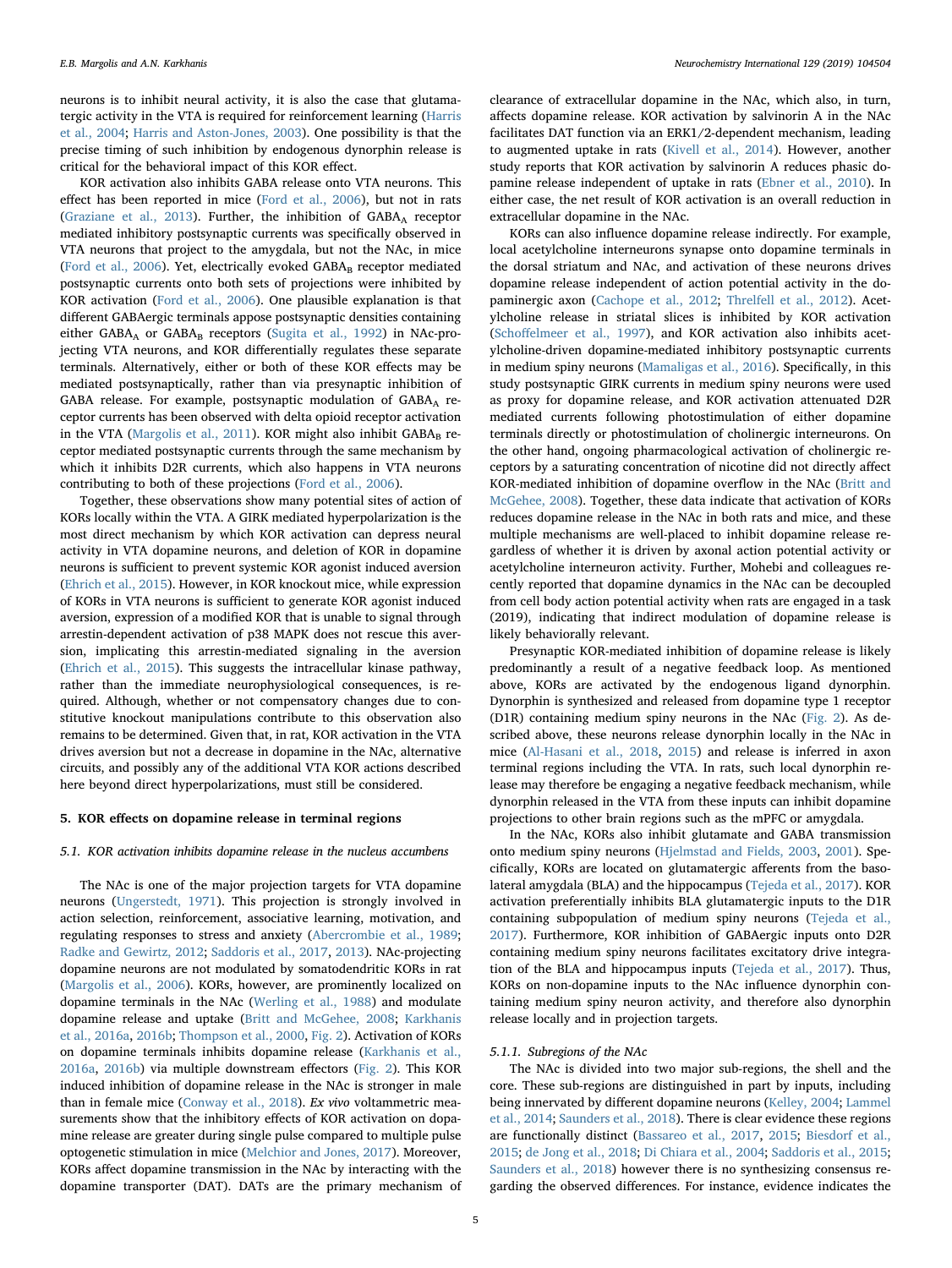<span id="page-5-0"></span>

Fig. 2. Schematic of mechanisms through which kappa opioid receptors regulate dopamine release in the nucleus accumbens. Activation of kappa opioid receptors (KORs) on dopamine terminals results in inhibition of dopamine release. This occurs via coupling of KORs with Gi/ o proteins activating one or more kinases (PKCβ, JNK, or ERK) and hyperpolarizing the cell via increasing K<sup>+</sup> conductance or inhibition of  $Ca^{2+}$ channel function. Activation of KORs also increases p38 expression resulting in the activation of MAPK and further hyperpolarization of the cell. Activation of KORs has also been shown to increase DAT function, accelerating uptake. Dynorphin, in the NAc, is released from D1R containing medium spiny neurons and probably from afferents from the lateral hypothalamus. KOR, kappa opioid receptor; D1R, dopamine type 1 receptor; DAT, dopamine transporter;  $Ca<sup>2+</sup>$ , calcium; K<sup>+</sup>, potassium; MAPK, mitogenactivated protein kinases; JNK, c-Jun N-terminal kinases; pDYN, prodynorphin; cAMP, cyclic adenosine monophosphate; CREB, cAMP response element-binding protein; BDNF, brain derived neurotrophic factor; AC, adenylyl cyclase; PKC, protein kinase C.

NAc shell mediates reinforcing effects of psychostimulants and the relevant associative learning, while the NAc core is involved in the motor expression of motivated and goal-directed behaviors and incentive bias ([Di Chiara et al., 1999;](#page-7-42) [Ito et al., 2004;](#page-8-36) [Larson et al., 2011](#page-8-37)). This is consistent with the fact that even though both regions receive a strong dopaminergic projection from the VTA, dopamine signaling during specific behaviors is not homogenous across the two regions [\(Aragona](#page-7-43) [et al., 2009](#page-7-43); [de Jong et al., 2018;](#page-7-5) [Saunders et al., 2018\)](#page-9-7). KORs are present in both sub-regions, but the expression of KORs is not uniform. Behaviorally, KOR activation in the NAc shell facilitates acquisition and escalation of drug self-administration in rats (Whitfi[eld et al., 2015](#page-10-10)). While KOR activation inhibits dopamine release in both shell and core in rats ([Karkhanis et al., 2016a\)](#page-8-11), these effects are greater in the shell compared to the core in mice ([Melchior and Jones, 2017](#page-9-16)). This difference may be explained by slightly greater KOR expression levels in the NAc shell compared to the core reported in rats ([Mansour et al., 1995](#page-8-38), [1994\)](#page-8-19) and prairie voles [\(Resendez et al., 2016\)](#page-9-46). Despite numerous studies showing shell and core driven behavioral specificity, there is a paucity of studies examining cell-type and region-specific expression of KORs. New tools that are being developed should enable elucidation of these issues (see Remaining Questions and Future Directions below).

## 5.2. Other projection areas of the VTA

## 5.2.1. Prefrontal cortex

Similar to the NAc, many cortical regions receive a dopamine projection from the VTA ([Chandler et al., 2013](#page-7-24); [Weele et al., 2018](#page-10-0)). Unlike NAc-projecting dopamine neurons, however, the VTA dopamine neurons composing the mPFC projection are inhibited by KOR activation both in the somatodendritic region and at the terminals in rat [\(Margolis](#page-9-34) [et al., 2006;](#page-9-34) [Tejeda et al., 2013](#page-9-35)). KOR activation in the mPFC is sufficient to produce aversion, and decreases local dopamine release ([Bals-Kubik et al., 1993](#page-7-26); [Tejeda et al., 2013](#page-9-35)). This dopamine overflow inhibition is attributed to KORs on dopamine terminals because deletion of KORs specifically in dopamine neurons in mice was sufficient to prevent KOR agonist delivery into the mPFC from modulating dopamine release ([Tejeda et al., 2013](#page-9-35)). It is unlikely that DAT plays a role in this KOR induced decrease in dopamine as it is expressed at very low levels in mPFC-projecting dopamine neurons, and KOR agonists did not modify uptake in mPFC-derived synaptosomes [\(Tejeda et al., 2013](#page-9-35)). Therefore, the mechanism by which KOR inhibits dopamine release in the mPFC remains to be determined.

The sources of dynorphin that activate these mPFC KORs are also largely unknown. One study showed that prodynorphin is localized in the pyramidal neurons of rostral angular insular cortex [\(Evans et al.,](#page-7-23) [2007\)](#page-7-23), and there are scattered neurons throughout cortex that express mRNA for prodynorphin [\(Lein et al., 2007](#page-8-23)). These neurons may release dynorphin through cortico-cortical connections; subcortical sources of dynorphin have not yet been confirmed, although one potential source is the amygdala.

Like in the NAc, KOR activation also inhibits glutamate transmission onto mPFC pyramidal neurons ([Tejeda et al., 2013\)](#page-9-35). At least some of this inhibition is specifically of glutamatergic inputs arising from the BLA [\(Tejeda et al., 2015](#page-10-11)). Whether the microcircuitry in the mPFC is organized such that these effects can indirectly alter local dopamine release is unknown.

#### 5.2.2. Amygdala and the extended amygdala

The amygdaloid complex is also widely implicated in aversive behaviors, and dopamine efferents arising from the VTA terminate in the BLA, CeA, and BNST [\(Fallon et al., 1978\)](#page-7-19). These regions themselves are interconnected, including by strong glutamatergic projections from the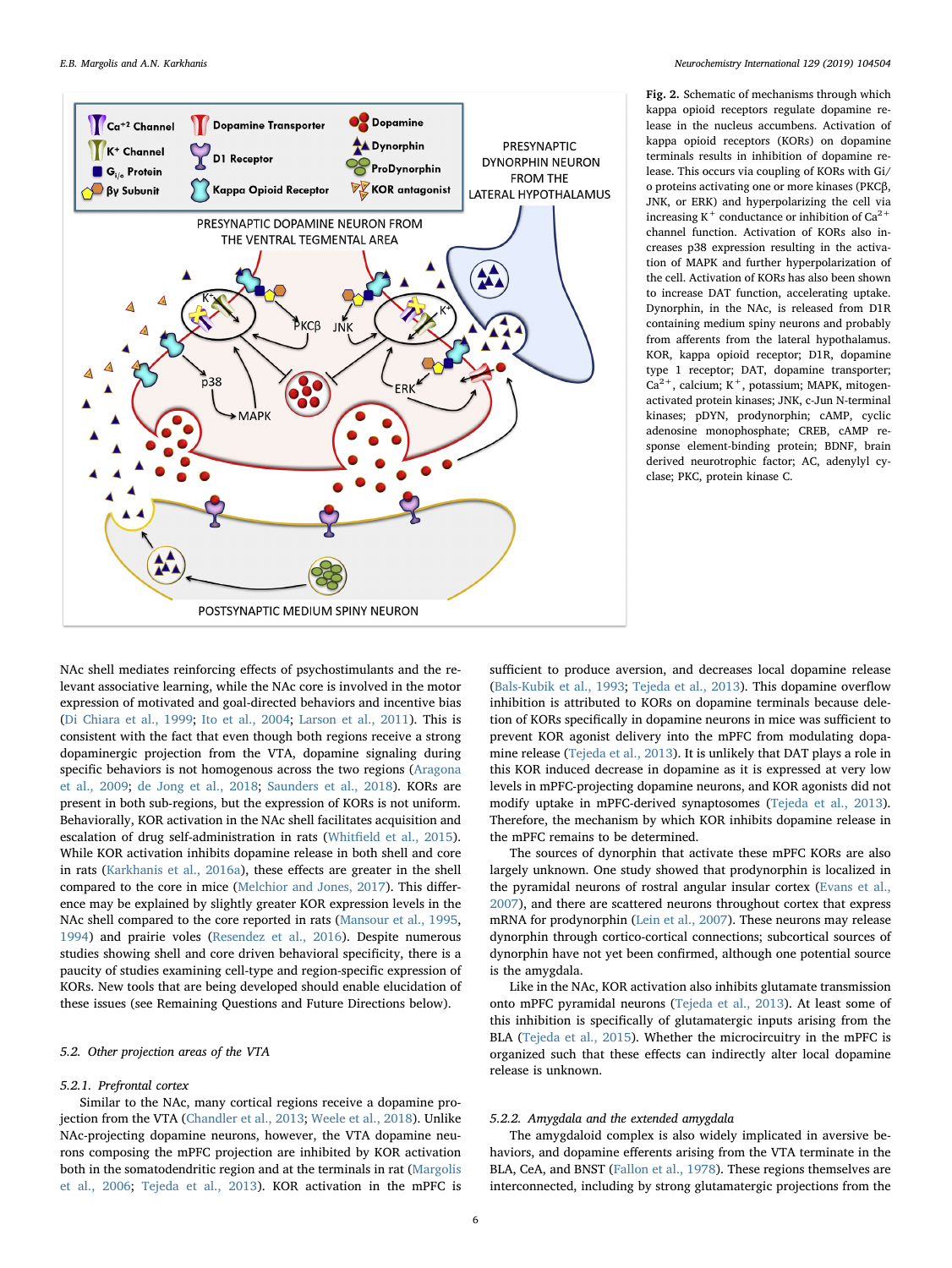BLA to the CeA and BNST. While at least some VTA dopamine cell bodies that project to the amygdala are directly inhibited by KOR activation (40% in mice, Ford et al.,  $2006$ ;  $> 80\%$  in rats, [Margolis et al.,](#page-9-37) [2008\)](#page-9-37), it is unknown whether KORs also control dopamine release at these terminals [\(Fig. 1\)](#page-3-0).

On the other hand, the dynorphin/KOR system control of glutamate and GABA neurotransmission in these regions is well-studied. Similar to other brain areas, KOR activation in the CeA results in inhibition of GABA transmission, in both adolescent and adult rats ([Przybysz et al.,](#page-9-47) [2017\)](#page-9-47). Surprisingly, activation of KORs in the BLA does not affect GABA or glutamate transmission in adult control rats, but facilitates GABA transmission in the BLA of adolescent rats ([Przybysz et al., 2017](#page-9-47)). In adolescent mice, KOR activation attenuates excitatory local field potentials and blocks long-term potentiation [\(Huge et al., 2009\)](#page-8-39). KOR activation in the BNST also presynaptically inhibits GABA release [\(Li](#page-8-22) [et al., 2012](#page-8-22)).

These brain regions are enriched in neurons that express KORs or prodynorphin or both. While agonist binding levels in the CeA are relatively low [\(Mansour et al., 1994](#page-8-19)), KORs are expressed throughout the CeA and prodynorphin is expressed in the medial and central regions of the lateral CeA ([Marchant et al., 2007](#page-8-21)). KORs and prodynorphin are expressed in the BLA [\(Mansour et al., 1994](#page-8-19)). In the BNST, which receives a strong glutamatergic input from the BLA, prodynorphin has been detected in the anterolateral, dorsolateral, oval, and rhomboid regions, while KOR expression was found in the dorsomedial, intrafascicular, and rhomboid regions ([Crowley et al., 2016](#page-7-22); [Marchant](#page-8-21) [et al., 2007;](#page-8-21) [Poulin et al., 2009](#page-9-26)). Selective, optogenetic stimulation of prodynorphin BNST neurons in acute brain slices is sufficient to induce an inhibition of electrically evoked glutamate release which is blocked by a KOR antagonist, indicating these neurons locally release dynorphin and this dynorphin is sufficient to depress glutamatergic synaptic transmission within the BNST [\(Crowley et al., 2016\)](#page-7-22).

While the roles of KOR and dynorphin in the extended amygdala in aversive behavioral states is well established (e.g. [Crowley et al., 2016](#page-7-22); [Kallupi et al., 2013](#page-8-40); [Lowery-Gionta et al., 2018](#page-8-41)), whether or not dopamine plays a role here remains to be determined.

#### 6. Remaining questions and future directions

While the behavioral evidence is strong that KOR activation in dopamine neurons is both necessary and sufficient to produce an aversive behavioral state, many of the critical details of the circuits involved are still unknown. Further, exceptions to both the proposals that decreases in dopamine are aversive and that activation of dynorphinergic neurons or KORs is aversive have been reported. One possibility is that each of these systems serve multiple purposes which vary with the engaged circuit and behavioral state of the animal, such that no single behavioral construct is sufficient to explain all of their functions. A second possibility is that the experimental approaches used to probe these systems thus far have interrogated an insufficient subset of the full behavioral repertoire engaged by dopamine circuits and the KOR/dynorphin system to enable a unifying hypothesis of function to be generated.

For instance, there remain questions regarding how KOR activation in the VTA generates aversion. In rats KOR activation in the VTA inhibits dopamine projections to the mPFC and amygdala, but not the NAc; is a decrease in dopamine release in either the mPFC or the amygdala sufficient to produce aversion? Because direct dopamine receptor antagonism rarely produces aversion ([Tzschentke, 2007,](#page-10-12) [1998](#page-10-13)), it seems unlikely that an acute decrease in dopamine release alone is sufficient to generate the aversive response. Here, clarification of the causal or permissive contribution of dopamine neural activity to the processing of aversive stimuli and responses to cues that predict aversive outcomes is required.

Further, KOR control of dopamine neurons is not the only site of action that is sufficient for KOR agonist induced aversion. Re-expression

of KOR in the dorsal raphe nucleus of KOR knockout mice permits CPA to systemic KOR agonist administration [\(Land et al., 2009\)](#page-8-25). Whether this dorsal raphe function is linked to or independent of the VTA has not been determined. Additionally, while the VTA can be conceptualized as both directly and indirectly upstream from the extended amygdala, dopamine's role in behaviors controlled by this circuitry that have an aversive component, including pain and anxiety- and depression-like behaviors, has only just begun to be investigated ([Luo et al., 2018](#page-8-6)).

As we have pointed out here, dopamine neurons do not act in a vacuum. Brain regions that receive inputs from dopamine neurons are innervated by many other afferents, and in most cases, dopamine appears to modulate synaptic transmission at these other inputs. Importantly, while we describe "dopamine" neurons here, in fact most VTA dopamine neurons also release one or more of glutamate, GABA, and various neuropeptides ([Morales and Margolis, 2017;](#page-9-48) [Poulin et al.,](#page-9-49) [2014\)](#page-9-49). KORs may differentially control release of these transmitters and modulators: for example in the NAc, there is anatomical segregation between dopamine and glutamate release sites along a single axon ([Zhang et al., 2015\)](#page-10-14), which could enable inhibition of release to be specific to a particular synapse along the axon arborization.

KOR function at different ages and in females is just starting to be investigated in the brain circuits discussed here. It is clear that some KOR effects, including in the dopaminergic circuits, are sexually dimorphic [\(Conway et al., 2018\)](#page-7-35). It is imperative to examine age related changes in greater detail as well. For example, one study has shown age dependent differential modulation of GABA and glutamate transmission in the BLA ([Przybysz et al., 2017\)](#page-9-47). Aversive experiences, during which dynorphin is likely released, can cause long term changes in neural circuits, including KOR function ([Lemos et al., 2012\)](#page-8-42). For instance, chronic and continuous stress exposure during adolescence leads to KOR hyperfunction and reduces tonic dopamine levels in the NAc ([Karkhanis et al., 2016b](#page-8-9)). Understanding such differences and changes will improve the selection of when and how to target the KOR system therapeutically.

Another question that often arises when studying the KOR system is: are the changes we observe strictly related to alterations in KOR expression or due to changes in the efficacy or effectors of the receptor? The functional outcome may or may not be identical. Secondly, are the reported changes due to perturbed receptors, changes in the availability of the endogenous ligand, or both? Direct dynorphin detection has proved to be difficult. While studies have reported dynorphin levels, it is often using techniques that do not allow real time resolution or peptide release analysis. It is important to note that there have been some advances in the field to detect dynorphin in vivo over time ([Al](#page-7-21) [Hasani et al., 2018](#page-7-21)).

Other new tools and techniques are actively being developed to facilitate interrogation of the KOR/dynorphin system. For example, animals expressing fluorescently tagged KORs enable improved receptor localization in neurons ([Erbs et al., 2015;](#page-7-44) [Huang et al., 2013](#page-8-43)). Various methods are also being developed that will permit the detection of endogenous opioid peptide release including peptide recovery from microdialysis samples [\(Al-Hasani et al., 2018](#page-7-21)), fast scan cyclic voltammetry for peptides [\(Schmidt et al., 2014](#page-9-50)), and imaging of G protein coupled receptor based optical sensors [\(Patriarchi et al., 2018](#page-9-51)). Novel PET ligands are also now being used in human studies to indirectly estimate receptor occupancy ([Martinez et al., 2019;](#page-9-52) [Vijay et al., 2018](#page-10-15)). With the current rate of tool development, it is likely that in the near future novel techniques will enable researchers in the field to pinpoint dynorphin dynamics and receptor mechanisms at the brain region, and even neuron phenotype, level. These advances will enable a profound leap forward in our understanding of these systems in both normal brain function and in disorders that involve maladaptive changes to aversive signaling in the KOR/dynorphin system.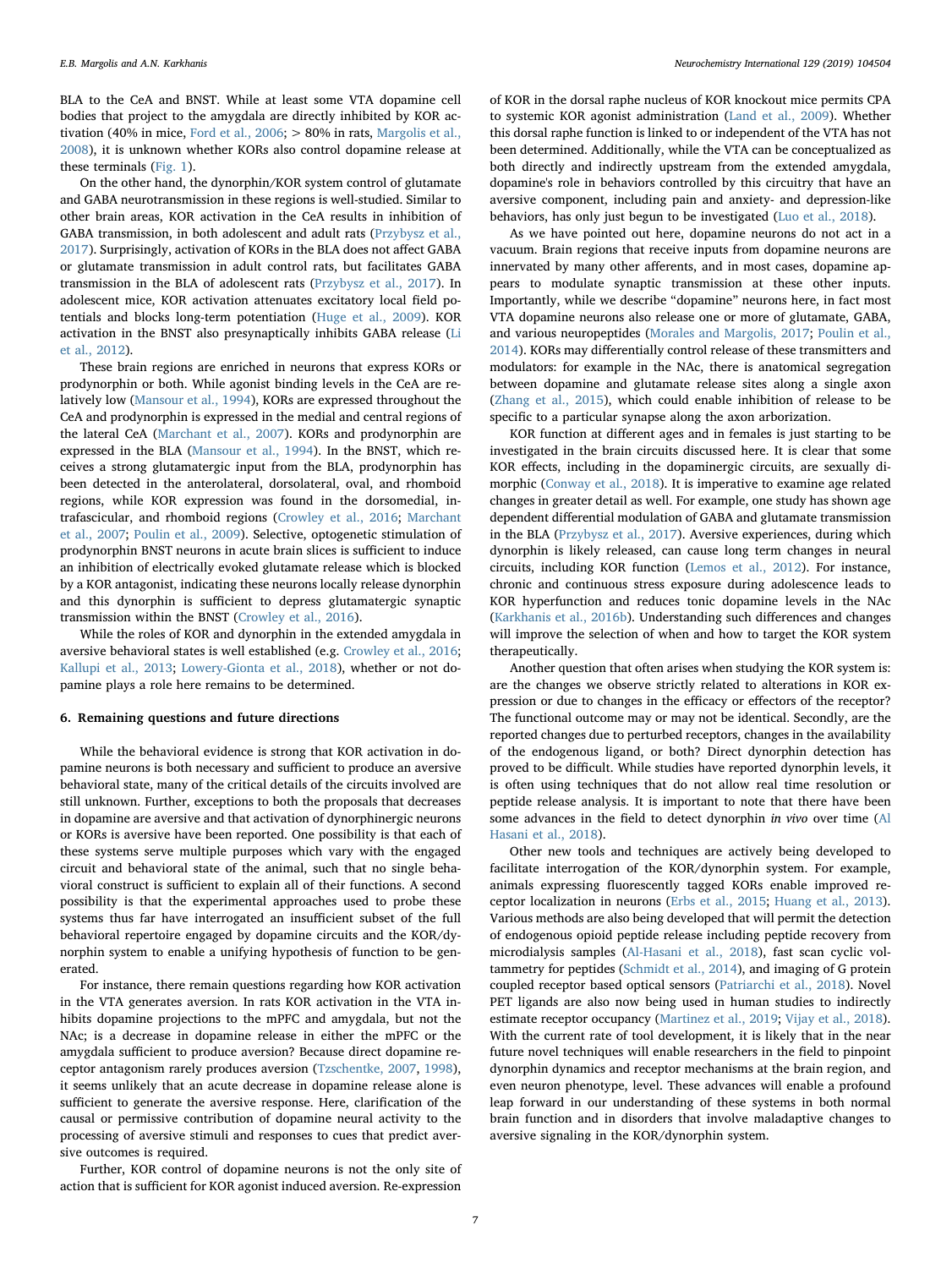#### Acknowledgements

We would like to thank Benjamin T. Saunders for helpful comments on the manuscript. This work was supported by the National Institutes of Health, grant numbers R01 DA030529 to E.B.M. and K01 AA023874 to A.N.K.; funds were also provided by the State of California for medical research on alcohol and substance abuse through the State of California to E.B.M and by New York State through the Empire Innovation Program through the New York State to A.N.K.

#### References

- <span id="page-7-6"></span>Morrow, B.A., Elsworth, J.D., Lee, E.J., Roth, R.H., 2000. Divergent effects of putative anxiolytics on stress-induced fos expression in the mesoprefrontal system of the rat. Synapse 36, 143–154. [https://doi.org/10.1002/\(SICI\)1098-2396\(200005\)36:2%](https://doi.org/10.1002/(SICI)1098-2396(200005)36:2%3c143::AID-SYN7%3e3.0.CO;2-H) [3c143::AID-SYN7%3e3.0.CO;2-H.](https://doi.org/10.1002/(SICI)1098-2396(200005)36:2%3c143::AID-SYN7%3e3.0.CO;2-H)
- <span id="page-7-33"></span>[Abercrombie, E.D., Keefe, K.A., DiFrischia, D.S., Zigmond, M.J., 1989. Di](http://refhub.elsevier.com/S0197-0186(18)30678-8/sref2)fferential effect [of stress on in vivo dopamine release in striatum, nucleus accumbens, and medial](http://refhub.elsevier.com/S0197-0186(18)30678-8/sref2) [frontal cortex. J. Neurochem. 52, 1655](http://refhub.elsevier.com/S0197-0186(18)30678-8/sref2)–1658.
- <span id="page-7-0"></span>Ableitner, A., Herz, A., 1989. Limbic brain structures are important sites of κ-opioid receptor-mediated actions in the rat: a [14C]-2-deoxyglucose study. Brain Res. 478, 326–336. [https://doi.org/10.1016/0006-8993\(89\)91513-8](https://doi.org/10.1016/0006-8993(89)91513-8).
- <span id="page-7-30"></span>Al-Hasani, R., McCall, J.G., Shin, G., Gomez, A.M., Schmitz, G.P., Bernardi, J.M., Pyo, C.O., Park, S.I., Marcinkiewcz, C.M., Crowley, N.A., Krashes, M.J., Lowell, B.B., Kash, T.L., Rogers, J.A., Bruchas, M.R., 2015. Distinct subpopulations of nucleus accumbens dynorphin neurons drive aversion and reward. Neuron 87, 1063–1077. [https://doi.](https://doi.org/10.1016/j.neuron.2015.08.019) [org/10.1016/j.neuron.2015.08.019.](https://doi.org/10.1016/j.neuron.2015.08.019)
- <span id="page-7-21"></span>Al-Hasani, R., Wong, J.-M.T., Mabrouk, O.S., McCall, J.G., Schmitz, G.P., Porter-Stransky, K.A., Aragona, B.J., Kennedy, R.T., Bruchas, M.R., 2018. In vivo detection of optically-evoked opioid peptide release. Elife 7. [https://doi.org/10.7554/eLife.36520.](https://doi.org/10.7554/eLife.36520)
- <span id="page-7-43"></span>Aragona, B.J., Day, J.J., Roitman, M.F., Cleaveland, N.A., Wightman, R.M., Carelli, R.M., 2009. Regional specificity in the real-time development of phasic dopamine transmission patterns during acquisition of a cue-cocaine association in rats. Eur. J. Neurosci. 30, 1889–1899. <https://doi.org/10.1111/j.1460-9568.2009.07027.x>.
- <span id="page-7-12"></span>Badrinarayan, A., Wescott, S.A., Vander Weele, C.M., Saunders, B.T., Couturier, B.E., Maren, S., Aragona, B.J., 2012. Aversive stimuli differentially modulate real-time dopamine transmission dynamics within the nucleus accumbens core and shell. J. Neurosci. 32, 15779–15790. [https://doi.org/10.1523/JNEUROSCI.3557-12.2012.](https://doi.org/10.1523/JNEUROSCI.3557-12.2012)
- <span id="page-7-26"></span>[Bals-Kubik, R., Ableitner, A., Herz, A., Shippenberg, T.S., 1993. Neuroanatomical sites](http://refhub.elsevier.com/S0197-0186(18)30678-8/sref8) mediating the motivational eff[ects of opioids as mapped by the conditioned place](http://refhub.elsevier.com/S0197-0186(18)30678-8/sref8) [preference paradigm in rats. J. Pharmacol. Exp. Ther. 264, 489](http://refhub.elsevier.com/S0197-0186(18)30678-8/sref8)–495.
- <span id="page-7-39"></span>Bassareo, V., Cucca, F., Frau, R., Di Chiara, G., 2015. Differential activation of accumbens shell and core dopamine by sucrose reinforcement with nose poking and with lever pressing. Behav. Brain Res. 294, 215–223. [https://doi.org/10.1016/j.bbr.2015.08.](https://doi.org/10.1016/j.bbr.2015.08.006) [006](https://doi.org/10.1016/j.bbr.2015.08.006).
- <span id="page-7-38"></span>Bassareo, V., Cucca, F., Frau, R., Di Chiara, G., 2017. Changes in dopamine transmission in the nucleus accumbens shell and core during ethanol and sucrose self-administration. Front. Behav. Neurosci. 11, 71. [https://doi.org/10.3389/fnbeh.2017.00071.](https://doi.org/10.3389/fnbeh.2017.00071)
- <span id="page-7-40"></span>Biesdorf, C., Wang, A.-L., Topic, B., Petri, D., Milani, H., Huston, J.P., de Souza Silva, M.A., 2015. Dopamine in the nucleus accumbens core, but not shell, increases during signaled food reward and decreases during delayed extinction. Neurobiol. Learn. Mem. 123, 125–139. [https://doi.org/10.1016/j.nlm.2015.06.002.](https://doi.org/10.1016/j.nlm.2015.06.002)
- <span id="page-7-8"></span>Breton, J.M., Charbit, A.R., Snyder, B.J., Fong, P.T.K., Dias, E.V., Himmels, P., Lock, H., Margolis, E.B., 2019. Relative contributions and mapping of ventral tegmental area dopamine and GABA neurons by projection target in the rat. J. Comp. Neurol. 527, 916–941. <https://doi.org/10.1002/cne.24572>.
- <span id="page-7-2"></span>Brischoux, F., Chakraborty, S., Brierley, D.I., Ungless, M.A., 2009. Phasic excitation of dopamine neurons in ventral VTA by noxious stimuli. Proc. Natl. Acad. Sci. U. S. A. 106, 4894–4899. <https://doi.org/10.1073/pnas.0811507106>.
- <span id="page-7-34"></span>Britt, J.P., McGehee, D.S., 2008. Presynaptic opioid and nicotinic receptor modulation of dopamine overflow in the nucleus accumbens. J. Neurosci. 28, 1672–1681. [https://](https://doi.org/10.1523/JNEUROSCI.4275-07.2008) [doi.org/10.1523/JNEUROSCI.4275-07.2008.](https://doi.org/10.1523/JNEUROSCI.4275-07.2008)
- <span id="page-7-13"></span>Bromberg-Martin, E.S., Matsumoto, M., Hikosaka, O., 2010. Dopamine in motivational control: rewarding, aversive, and alerting. Neuron 68, 815–834. [https://doi.org/10.](https://doi.org/10.1016/j.neuron.2010.11.022) [1016/j.neuron.2010.11.022](https://doi.org/10.1016/j.neuron.2010.11.022).
- <span id="page-7-16"></span>Bruchas, M.R., Chavkin, C., 2010. Kinase cascades and ligand-directed signaling at the kappa opioid receptor. Psychopharmacology (Berlin) 210, 137–147. [https://doi.org/](https://doi.org/10.1007/s00213-010-1806-y) [10.1007/s00213-010-1806-y](https://doi.org/10.1007/s00213-010-1806-y).
- <span id="page-7-4"></span>Budygin, E.A., Park, J., Bass, C.E., Grinevich, V.P., Bonin, K.D., Wightman, R.M., 2012. Aversive stimulus differentially triggers subsecond dopamine release in reward regions. Neuroscience 201, 331–337. [https://doi.org/10.1016/j.neuroscience.2011.10.](https://doi.org/10.1016/j.neuroscience.2011.10.056) [056](https://doi.org/10.1016/j.neuroscience.2011.10.056).
- <span id="page-7-37"></span>Cachope, R., Mateo, Y., Mathur, B.N., Irving, J., Wang, H.L., Morales, M., Lovinger, D.M., Cheer, J.F., 2012. Selective activation of cholinergic interneurons enhances accumbal phasic dopamine release: setting the tone for reward processing. Cell Rep. 2, 33–41. [https://doi.org/10.1016/j.celrep.2012.05.011.](https://doi.org/10.1016/j.celrep.2012.05.011)
- <span id="page-7-1"></span>[Carlezon, W.A., Haile, C.N., Coppersmith, R., Hayashi, Y., Malinow, R., Neve, R.L.,](http://refhub.elsevier.com/S0197-0186(18)30678-8/sref19) [Nestler, E.J., 2000. Distinct sites of opiate reward and aversion within the midbrain](http://refhub.elsevier.com/S0197-0186(18)30678-8/sref19) identifi[ed using a herpes simplex virus vector expressing GluR1. J. Neurosci. 20,](http://refhub.elsevier.com/S0197-0186(18)30678-8/sref19) [RC62.](http://refhub.elsevier.com/S0197-0186(18)30678-8/sref19)
- <span id="page-7-31"></span>Castro, D.C., Berridge, K.C., 2014. Opioid hedonic hotspot in nucleus accumbens shell: mu, delta, and kappa maps for enhancement of sweetness "liking" and "wanting. J.

Neurosci. 34, 4239–4250. [https://doi.org/10.1523/JNEUROSCI.4458-13.2014.](https://doi.org/10.1523/JNEUROSCI.4458-13.2014)

- <span id="page-7-24"></span>Chandler, D.J., Lamperski, C.S., Waterhouse, B.D., 2013. Identification and distribution of projections from monoaminergic and cholinergic nuclei to functionally differentiated subregions of prefrontal cortex. Brain Res. 1522, 38–58. [https://doi.org/10.1016/j.](https://doi.org/10.1016/j.brainres.2013.04.057) [brainres.2013.04.057](https://doi.org/10.1016/j.brainres.2013.04.057).
- <span id="page-7-25"></span>Chartoff, E.H., Papadopoulou, M., MacDonald, M.L., Parsegian, A., Potter, D., Konradi, C., Carlezon, W.A., 2009. Desipramine reduces stress-activated dynorphin expression and CREB phosphorylation in NAc tissue. Mol. Pharmacol. 75, 704–712. [https://doi.](https://doi.org/10.1124/mol.108.051417) [org/10.1124/mol.108.051417](https://doi.org/10.1124/mol.108.051417).
- <span id="page-7-17"></span>Chavkin, C., Koob, G.F., 2016. Dynorphin, dysphoria, and dependence: the stress of addiction. Neuropsychopharmacology 41, 373–374. [https://doi.org/10.1038/npp.](https://doi.org/10.1038/npp.2015.258) [2015.258](https://doi.org/10.1038/npp.2015.258).
- <span id="page-7-14"></span>[Chavkin, C., James, I.F., Goldstein, A., 1982. Dynorphin is a speci](http://refhub.elsevier.com/S0197-0186(18)30678-8/sref24)fic endogenous ligand of [the kappa opioid receptor. Science 215, 413](http://refhub.elsevier.com/S0197-0186(18)30678-8/sref24)–415.
- <span id="page-7-28"></span>Chefer, V.I., Bäckman, C.M., Gigante, E.D., Shippenberg, T.S., 2013. Kappa opioid receptors on dopaminergic neurons are necessary for kappa-mediated place aversion. Neuropsychopharmacology 38, 2623–2631. [https://doi.org/10.1038/npp.2013.171.](https://doi.org/10.1038/npp.2013.171)
- <span id="page-7-18"></span>[Chou, T.C., Lee, C.E., Lu, J., Elmquist, J.K., Hara, J., Willie, J.T., Beuckmann, C.T.,](http://refhub.elsevier.com/S0197-0186(18)30678-8/sref26) [Chemelli, R.M., Sakurai, T., Yanagisawa, M., Saper, C.B., Scammell, T.E., 2001.](http://refhub.elsevier.com/S0197-0186(18)30678-8/sref26) [Orexin \(hypocretin\) neurons contain dynorphin. J. Neurosci. 21 RC168](http://refhub.elsevier.com/S0197-0186(18)30678-8/sref26)–RC168.
- <span id="page-7-11"></span>Cohen, J.Y., Haesler, S., Vong, L., Lowell, B.B., Uchida, N., 2012. Neuron-type-specific signals for reward and punishment in the ventral tegmental area. Nature 482, 85–88. [https://doi.org/10.1038/nature10754.](https://doi.org/10.1038/nature10754)
- <span id="page-7-3"></span>Coizet, V., Dommett, E.J., Redgrave, P., Overton, P.G., 2006. Nociceptive responses of midbrain dopaminergic neurones are modulated by the superior colliculus in the rat. Neuroscience 139, 1479–1493. [https://doi.org/10.1016/j.neuroscience.2006.01.](https://doi.org/10.1016/j.neuroscience.2006.01.030) [030](https://doi.org/10.1016/j.neuroscience.2006.01.030).
- <span id="page-7-35"></span>Conway, S.M., Puttick, D., Russell, S., Potter, D., Roitman, M.F., Chartoff, E.H., 2018. Females are less sensitive than males to the motivational- and dopamine-suppressing effects of kappa opioid receptor activation. Neuropharmacology. [https://doi.org/10.](https://doi.org/10.1016/j.neuropharm.2018.12.002) [1016/j.neuropharm.2018.12.002](https://doi.org/10.1016/j.neuropharm.2018.12.002).
- <span id="page-7-22"></span>Crowley, N.A., Bloodgood, D.W., Hardaway, J.A., Kendra, A.M., McCall, J.G., Al-Hasani, R., McCall, N.M., Yu, W., Schools, Z.L., Krashes, M.J., Lowell, B.B., Whistler, J.L., Bruchas, M.R., Kash, T.L., 2016. Dynorphin controls the gain of an amygdalar anxiety circuit. Cell Rep. 14, 2774–2783. <https://doi.org/10.1016/j.celrep.2016.02.069>.
- <span id="page-7-5"></span>de Jong, J.W., Afjei, S.A., Pollak Dorocic, I., Peck, J.R., Liu, C., Kim, C.K., Tian, L., Deisseroth, K., Lammel, S., 2018. A neural circuit mechanism for encoding aversive stimuli in the mesolimbic dopamine system. Neuron. [https://doi.org/10.1016/j.](https://doi.org/10.1016/j.neuron.2018.11.005) [neuron.2018.11.005](https://doi.org/10.1016/j.neuron.2018.11.005).
- <span id="page-7-7"></span>[Deutch, A.Y., Lee, M.C., Gillham, M.H., Cameron, D.A., Goldstein, M., Iadarola, M.J.,](http://refhub.elsevier.com/S0197-0186(18)30678-8/sref32) [1991. Stress selectively increases fos protein in dopamine neurons innervating the](http://refhub.elsevier.com/S0197-0186(18)30678-8/sref32) [prefrontal cortex. Cerebr. Cortex 1, 273](http://refhub.elsevier.com/S0197-0186(18)30678-8/sref32)–292.
- <span id="page-7-9"></span>[Devine, D.P., Leone, P., Pocock, D., Wise, R.A., 1993a. Di](http://refhub.elsevier.com/S0197-0186(18)30678-8/sref33)fferential involvement of ventral [tegmental mu, delta and kappa opioid receptors in modulation of basal mesolimbic](http://refhub.elsevier.com/S0197-0186(18)30678-8/sref33) [dopamine release: in vivo microdialysis studies. J. Pharmacol. Exp. Ther. 266,](http://refhub.elsevier.com/S0197-0186(18)30678-8/sref33) 1236–[1246](http://refhub.elsevier.com/S0197-0186(18)30678-8/sref33).
- <span id="page-7-10"></span>Devine, D.P., Leone, P., Wise, R.A., 1993b. Mesolimbic dopamine neurotransmission is increased by administration of mu-opioid receptor antagonists. Eur. J. Pharmacol. 243, 55–64. [pii]. [https://doi.org/10.1016/0014-2999\(93\)90167-G.](https://doi.org/10.1016/0014-2999(93)90167-G)
- <span id="page-7-27"></span>[Di Chiara, G., Imperato, A., 1988. Opposite e](http://refhub.elsevier.com/S0197-0186(18)30678-8/sref35)ffects of mu and kappa opiate agonists on [dopamine release in the nucleus accumbens and in the dorsal caudate of freely](http://refhub.elsevier.com/S0197-0186(18)30678-8/sref35) [moving rats. J. Pharmacol. Exp. Ther. 244, 1067](http://refhub.elsevier.com/S0197-0186(18)30678-8/sref35)–1080.
- <span id="page-7-42"></span>[Di Chiara, G., Tanda, G., Bassareo, V., Pontieri, F., Acquas, E., Fenu, S., Cadoni, C.,](http://refhub.elsevier.com/S0197-0186(18)30678-8/sref36) [Carboni, E., 1999. Drug addiction as a disorder of associative learning. Role of nu](http://refhub.elsevier.com/S0197-0186(18)30678-8/sref36)[cleus accumbens shell/extended amygdala dopamine. Ann. N. Y. Acad. Sci. 877,](http://refhub.elsevier.com/S0197-0186(18)30678-8/sref36) 461–[485](http://refhub.elsevier.com/S0197-0186(18)30678-8/sref36).
- <span id="page-7-41"></span>Di Chiara, G., Bassareo, V., Fenu, S., De Luca, M.A., Spina, L., Cadoni, C., Acquas, E., Carboni, E., Valentini, V., Lecca, D., 2004. Dopamine and drug addiction: the nucleus accumbens shell connection. Neuropharmacology 47 (Suppl. 1), 227–241. [https://](https://doi.org/10.1016/j.neuropharm.2004.06.032) [doi.org/10.1016/j.neuropharm.2004.06.032](https://doi.org/10.1016/j.neuropharm.2004.06.032).
- <span id="page-7-15"></span>Donahue, R.J., Landino, S.M., Golden, S.A., Carroll, F.I., Russo, S.J., Carlezon, W.A., 2015. Effects of acute and chronic social defeat stress are differentially mediated by the dynorphin/kappa-opioid receptor system. Behav. Pharmacol. 26, 654–663. [https://doi.org/10.1097/FBP.0000000000000155.](https://doi.org/10.1097/FBP.0000000000000155)
- <span id="page-7-36"></span>Ebner, S.R., Roitman, M.F., Potter, D.N., Rachlin, A.B., Chartoff, E.H., 2010. Depressivelike effects of the kappa opioid receptor agonist salvinorin A are associated with decreased phasic dopamine release in the nucleus accumbens. Psychopharmacology (Berlin) 210, 241–252. [https://doi.org/10.1007/s00213-010-1836-5.](https://doi.org/10.1007/s00213-010-1836-5)
- <span id="page-7-29"></span>Ehrich, J.M., Messinger, D.I., Knakal, C.R., Kuhar, J.R., Schattauer, S.S., Bruchas, M.R., Zweifel, L.S., Kieffer, B.L., Phillips, P.E., Chavkin, C., 2015. Kappa opioid receptorinduced aversion requires p38 MAPK activation in VTA dopamine neurons. J. Neurosci. 35, 12917–12931. [https://doi.org/10.1523/JNEUROSCI.2444-15.2015.](https://doi.org/10.1523/JNEUROSCI.2444-15.2015)
- <span id="page-7-44"></span>Erbs, E., Faget, L., Scherrer, G., Matifas, A., Filliol, D., Vonesch, J.L., Koch, M., Kessler, P., Hentsch, D., Birling, M.C., Koutsourakis, M., Vasseur, L., Veinante, P., Kieffer, B.L., Massotte, D., 2015. A mu-delta opioid receptor brain atlas reveals neuronal co-occurrence in subcortical networks. Brain Struct. Funct. 220, 677–702. [https://doi.org/](https://doi.org/10.1007/s00429-014-0717-9) [10.1007/s00429-014-0717-9](https://doi.org/10.1007/s00429-014-0717-9).
- <span id="page-7-23"></span>Evans, J.M., Bey, V., Burkey, A.R., Commons, K.G., 2007. Organization of endogenous opioids in the rostral agranular insular cortex of the rat. J. Comp. Neurol. 500, 530–541. <https://doi.org/10.1002/cne.21197>.

<span id="page-7-32"></span>[Fallon, J.H., 1981. Collateralization of monoamine neurons: mesotelencephalic dopamine](http://refhub.elsevier.com/S0197-0186(18)30678-8/sref43) [projections to caudate, septum, and frontal cortex. J. Neurosci. 1, 1361](http://refhub.elsevier.com/S0197-0186(18)30678-8/sref43)–1368.

<span id="page-7-20"></span>Fallon, J.H., Moore, R.Y., 1978. Catecholamine innervation of the basal forebrain. IV. Topography of the dopamine projection to the basal forebrain and neostriatum. J. Comp. Neurol. 180, 545–580. [https://doi.org/10.1002/cne.901800310.](https://doi.org/10.1002/cne.901800310)

<span id="page-7-19"></span>Fallon, J.H., Koziell, D.A., Moore, R.Y., 1978. Catecholamine innervation of the basal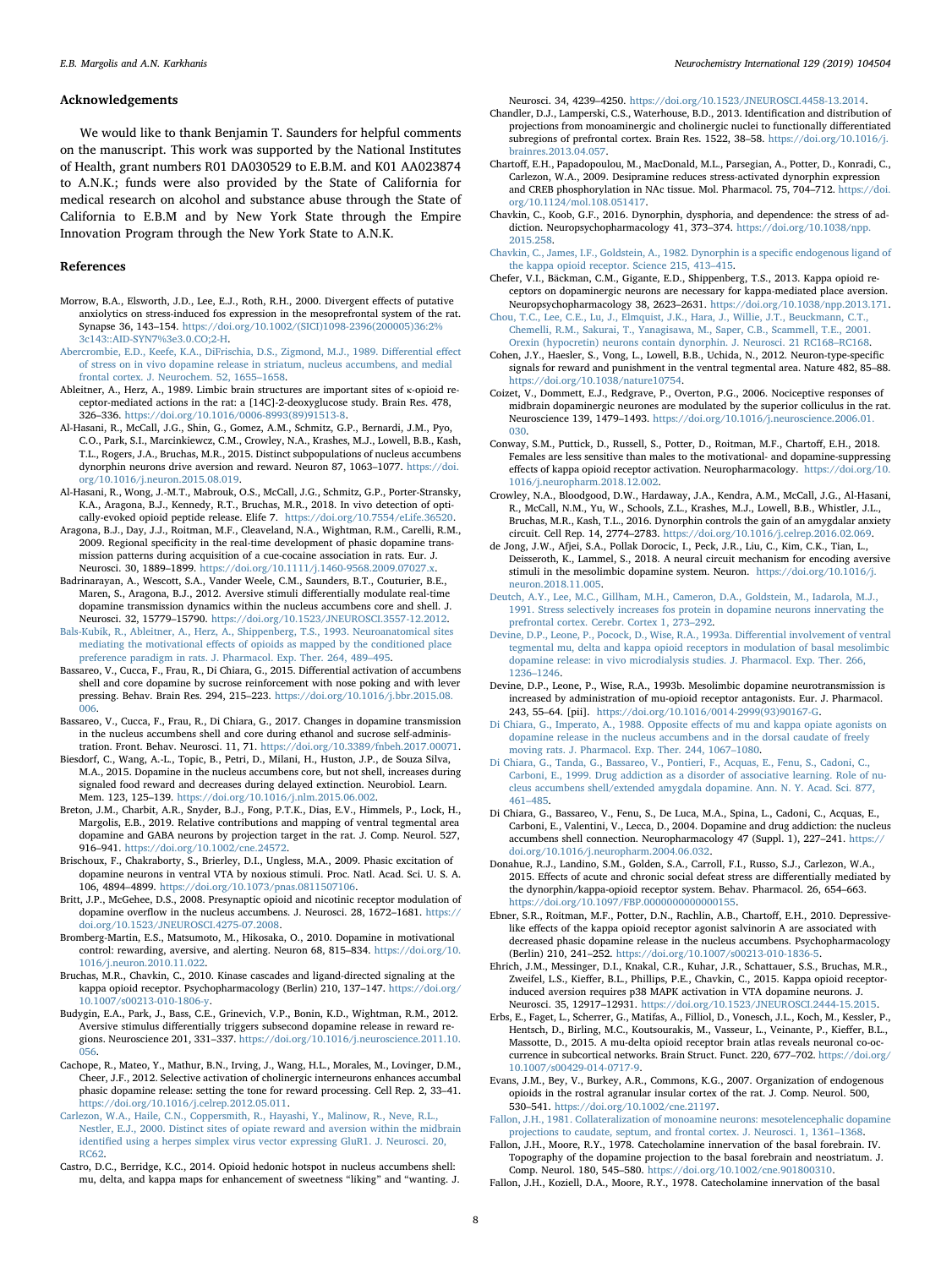forebrain. II. Amygdala, suprarhinal cortex and entorhinal cortex. J. Comp. Neurol. 180, 509–532. <https://doi.org/10.1002/cne.901800308>.

- <span id="page-8-16"></span>[Fallon, J.H., Leslie, F.M., Cone, R.I., 1985. Dynorphin-containing pathways in the sub](http://refhub.elsevier.com/S0197-0186(18)30678-8/sref46)[stantia nigra and ventral tegmentum: a double labeling study using combined im](http://refhub.elsevier.com/S0197-0186(18)30678-8/sref46)munofl[uorescence and retrograde tracing. Neuropeptides 5, 457](http://refhub.elsevier.com/S0197-0186(18)30678-8/sref46)–460.
- <span id="page-8-0"></span>Fields, H.L., Margolis, E.B., 2015. Understanding opioid reward. Trends Neurosci. 38, 217–225. [https://doi.org/10.1016/j.tins.2015.01.002.](https://doi.org/10.1016/j.tins.2015.01.002)
- <span id="page-8-27"></span>[Ford, C.P., Mark, G.P., Williams, J.T., 2006. Properties and opioid inhibition of meso](http://refhub.elsevier.com/S0197-0186(18)30678-8/sref48)[limbic dopamine neurons vary according to target location. J. Neurosci. 26,](http://refhub.elsevier.com/S0197-0186(18)30678-8/sref48) [2788](http://refhub.elsevier.com/S0197-0186(18)30678-8/sref48)–2797.
- <span id="page-8-26"></span>Ford, C.P., Beckstead, M.J., Williams, J.T., 2007. Kappa opioid inhibition of somatodendritic dopamine inhibitory postsynaptic currents. J. Neurophysiol. 97, 883–891. [https://doi.org/10.1152/jn.00963.2006.](https://doi.org/10.1152/jn.00963.2006)
- <span id="page-8-12"></span>[Gear, R.W., Miaskowski, C., Gordon, N.C., Paul, S.M., Heller, P.H., Levine, J.D., 1996.](http://refhub.elsevier.com/S0197-0186(18)30678-8/sref50) Kappa-opioids produce signifi[cantly greater analgesia in women than in men. Nat.](http://refhub.elsevier.com/S0197-0186(18)30678-8/sref50) [Med. 2, 1248](http://refhub.elsevier.com/S0197-0186(18)30678-8/sref50)–1250.
- <span id="page-8-7"></span>[Goldstein, A., Tachibana, S., Lowney, L.I., Hunkapiller, M., Hood, L., 1979. Dynorphin-\(1-](http://refhub.elsevier.com/S0197-0186(18)30678-8/sref51) [13\), an extraordinarily potent opioid peptide. Proc. Natl. Acad. Sci. U. S. A. 76,](http://refhub.elsevier.com/S0197-0186(18)30678-8/sref51) [6666](http://refhub.elsevier.com/S0197-0186(18)30678-8/sref51)–6670.
- <span id="page-8-28"></span>Graziane, N.M., Polter, A.M., Briand, L.A., Pierce, R.C., Kauer, J.A., 2013. Kappa opioid receptors regulate stress-induced cocaine seeking and synaptic plasticity. Neuron 77, 942–954. <https://doi.org/10.1016/j.neuron.2012.12.034>.
- <span id="page-8-14"></span>Hampson, R.E., Mu, J., Deadwyler, S.A., 2000. Cannabinoid and kappa opioid receptors reduce potassium K current via activation of G(s) proteins in cultured hippocampal neurons. J. Neurophysiol. 84, 2356–2364. [https://doi.org/10.1152/jn.2000.84.5.](https://doi.org/10.1152/jn.2000.84.5.2356) [2356.](https://doi.org/10.1152/jn.2000.84.5.2356)
- <span id="page-8-30"></span>Harris, G.C., Aston-Jones, G., 2003. Critical role for ventral tegmental glutamate in preference for a cocaine-conditioned environment. Neuropsychopharmacology 28, 73–76. [https://doi.org/10.1038/sj.npp.1300011.](https://doi.org/10.1038/sj.npp.1300011)
- <span id="page-8-29"></span>Harris, G.C., Wimmer, M., Byrne, R., Aston-Jones, G., 2004. Glutamate-associated plasticity in the ventral tegmental area is necessary for conditioning environmental stimuli with morphine. Neuroscience 129, 841–847. [https://doi.org/10.1016/j.](https://doi.org/10.1016/j.neuroscience.2004.09.018) [neuroscience.2004.09.018.](https://doi.org/10.1016/j.neuroscience.2004.09.018)
- <span id="page-8-34"></span>Hjelmstad, G.O., Fields, H.L., 2001. Kappa opioid receptor inhibition of glutamatergic transmission in the nucleus accumbens shell. J. Neurophysiol. 85, 1153–1158. <https://doi.org/10.1152/jn.2001.85.3.1153>.
- <span id="page-8-33"></span>Hjelmstad, G.O., Fields, H.L., 2003. Kappa opioid receptor activation in the nucleus accumbens inhibits glutamate and GABA release through different mechanisms. J. Neurophysiol. 89, 2389–2395. <https://doi.org/10.1152/jn.01115.2002>.
- <span id="page-8-5"></span>Hollerman, J.R., Schultz, W., 1998. Dopamine neurons report an error in the temporal prediction of reward during learning. Nat. Neurosci. 1, 304–309. [https://doi.org/10.](https://doi.org/10.1038/1124) [1038/1124](https://doi.org/10.1038/1124).
- <span id="page-8-43"></span>Huang, P., Chiu, Y.-T., Chen, C., Wang, Y., Liu-Chen, L.-Y., 2013. A G protein-coupled receptor (GPCR) in red: live cell imaging of the kappa opioid receptor-tdTomato fusion protein (KOPR-tdT) in neuronal cells. J. Pharmacol. Toxicol. Methods 68, 340–345. <https://doi.org/10.1016/j.vascn.2013.07.002>.
- <span id="page-8-39"></span>Huge, V., Rammes, G., Beyer, A., Zieglgänsberger, W., Azad, S.C., 2009. Activation of kappa opioid receptors decreases synaptic transmission and inhibits long-term potentiation in the basolateral amygdala of the mouse. Eur. J. Pain 13, 124–129. [https://doi.org/10.1016/j.ejpain.2008.03.010.](https://doi.org/10.1016/j.ejpain.2008.03.010)
- <span id="page-8-36"></span>Ito, R., Robbins, T.W., Everitt, B.J., 2004. Differential control over cocaine-seeking behavior by nucleus accumbens core and shell. Nat. Neurosci. 7, 389–397. [https://doi.](https://doi.org/10.1038/nn1217) [org/10.1038/nn1217](https://doi.org/10.1038/nn1217).
- <span id="page-8-17"></span>Iyer, M., Essner, R.A., Klingenberg, B., Carter, M.E., 2018. Identification of discrete, intermingled hypocretin neuronal populations. J. Comp. Neurol. 526, 2937–2954. [https://doi.org/10.1002/cne.24490.](https://doi.org/10.1002/cne.24490)
- <span id="page-8-40"></span>Kallupi, M., Wee, S., Edwards, S., Whitfield, T.W., Oleata, C.S., Luu, G., Schmeichel, B.E., Koob, G.F., Roberto, M., 2013. Kappa opioid receptor-mediated dysregulation of gamma-aminobutyric acidergic transmission in the central amygdala in cocaine addiction. Biol. Psychiatry 74, 520–528. [https://doi.org/10.1016/j.biopsych.2013.04.](https://doi.org/10.1016/j.biopsych.2013.04.028) [028](https://doi.org/10.1016/j.biopsych.2013.04.028).
- <span id="page-8-11"></span>Karkhanis, A.N., Huggins, K.N., Rose, J.H., Jones, S.R., 2016a. Switch from excitatory to inhibitory actions of ethanol on dopamine levels after chronic exposure: role of kappa opioid receptors. Neuropharmacology 110, 190–197. [https://doi.org/10.1016/j.](https://doi.org/10.1016/j.neuropharm.2016.07.022) [neuropharm.2016.07.022.](https://doi.org/10.1016/j.neuropharm.2016.07.022)
- <span id="page-8-9"></span>Karkhanis, A.N., Rose, J.H., Weiner, J.L., Jones, S.R., 2016b. Early-life social isolation stress increases kappa opioid receptor responsiveness and downregulates the dopamine system. Neuropsychopharmacology 41, 2263–2274. [https://doi.org/10.1038/](https://doi.org/10.1038/npp.2016.21) [npp.2016.21](https://doi.org/10.1038/npp.2016.21).
- <span id="page-8-15"></span>Karkhanis, A., Holleran, K.M., Jones, S.R., 2017. Dynorphin/kappa opioid receptor signaling in preclinical models of alcohol, drug, and food addiction. Int. Rev. Neurobiol. 136, 53–88. <https://doi.org/10.1016/bs.irn.2017.08.001>.
- <span id="page-8-18"></span>Kaufling, J., Girard, D., Maitre, M., Leste-Lasserre, T., Georges, F., 2017. Species-specific diversity in the anatomical and physiological organisation of the BNST-VTA pathway. Eur. J. Neurosci. 45, 1230–1240. [https://doi.org/10.1111/ejn.13554.](https://doi.org/10.1111/ejn.13554)
- <span id="page-8-35"></span>Kelley, A.E., 2004. Ventral striatal control of appetitive motivation: role in ingestive behavior and reward-related learning. Neurosci. Biobehav. Rev. 27, 765–776. [https://doi.org/10.1016/j.neubiorev.2003.11.015.](https://doi.org/10.1016/j.neubiorev.2003.11.015)
- <span id="page-8-31"></span>Kivell, B., Uzelac, Z., Sundaramurthy, S., Rajamanickam, J., Ewald, A., Chefer, V., Jaligam, V., Bolan, E., Simonson, B., Annamalai, B., Mannangatti, P., Prisinzano, T.E., Gomes, I., Devi, L.A., Jayanthi, L.D., Sitte, H.H., Ramamoorthy, S., Shippenberg, T.S., 2014. Salvinorin A regulates dopamine transporter function via a kappa opioid receptor and ERK1/2-dependent mechanism. Neuropharmacology 86, 228–240. <https://doi.org/10.1016/j.neuropharm.2014.07.016>.
- <span id="page-8-10"></span>Koob, G.F., 2013. Addiction is a reward deficit and stress surfeit disorder. Front. Psychiatry 4, 72. <https://doi.org/10.3389/fpsyt.2013.00072>.
- <span id="page-8-3"></span>Lammel, S., Lim, B.K., Ran, C., Huang, K.W., Betley, M.J., Tye, K.M., Deisseroth, K., Malenka, R.C., 2012. Input-specific control of reward and aversion in the ventral tegmental area. Nature 491, 212–217. [https://doi.org/10.1038/nature11527.](https://doi.org/10.1038/nature11527)
- <span id="page-8-4"></span>Lammel, S., Lim, B.K., Malenka, R.C., 2014. Reward and aversion in a heterogeneous midbrain dopamine system. Neuropharmacology 76 (Pt B), 351–359. [https://doi.](https://doi.org/10.1016/j.neuropharm.2013.03.019) [org/10.1016/j.neuropharm.2013.03.019](https://doi.org/10.1016/j.neuropharm.2013.03.019).
- <span id="page-8-24"></span>Land, B.B., Bruchas, M.R., Lemos, J.C., Xu, M., Melief, E.J., Chavkin, C., 2008. The dysphoric component of stress is encoded by activation of the dynorphin kappa-opioid system. J. Neurosci. 28, 407–414. [https://doi.org/10.1523/JNEUROSCI.4458-07.](https://doi.org/10.1523/JNEUROSCI.4458-07.2008) [2008.](https://doi.org/10.1523/JNEUROSCI.4458-07.2008)
- <span id="page-8-25"></span>Land, B.B., Bruchas, M.R., Schattauer, S., Giardino, W.J., Aita, M., Messinger, D., Hnasko, T.S., Palmiter, R.D., Chavkin, C., 2009. Activation of the kappa opioid receptor in the dorsal raphe nucleus mediates the aversive effects of stress and reinstates drug seeking. Proc. Natl. Acad. Sci. U. S. A. 106 19168–73. [https://doi.org/10.1073/pnas.](https://doi.org/10.1073/pnas.0910705106) [0910705106](https://doi.org/10.1073/pnas.0910705106).
- <span id="page-8-37"></span>Larson, E.B., Graham, D.L., Arzaga, R.R., Buzin, N., Webb, J., Green, T.A., Bass, C.E., Neve, R.L., Terwilliger, E.F., Nestler, E.J., Self, D.W., 2011. Overexpression of CREB in the nucleus accumbens shell increases cocaine reinforcement in self-administering rats. J. Neurosci. 31, 16447–16457. [https://doi.org/10.1523/JNEUROSCI.3070-11.](https://doi.org/10.1523/JNEUROSCI.3070-11.2011) [2011.](https://doi.org/10.1523/JNEUROSCI.3070-11.2011)
- <span id="page-8-23"></span>Lein, E.S., Hawrylycz, M.J., Ao, N., Ayres, M., Bensinger, A., Bernard, A., Boe, A.F. Boguski, M.S., Brockway, K.S., Byrnes, E.J., Chen, Lin, Chen, Li, Chen, T.-M., Chin, M.C., Chong, J., Crook, B.E., Czaplinska, A., Dang, C.N., Datta, S., Dee, N.R., Desaki, A.L., Desta, T., Diep, E., Dolbeare, T.A., Donelan, M.J., Dong, H.-W., Dougherty, J.G., Duncan, B.J., Ebbert, A.J., Eichele, G., Estin, L.K., Faber, C., Facer, B.A., Fields, R., Fischer, S.R., Fliss, T.P., Frensley, C., Gates, S.N., Glattfelder, K.J., Halverson, K.R., Hart, M.R., Hohmann, J.G., Howell, M.P., Jeung, D.P., Johnson, R.A., Karr, P.T., Kawal, R., Kidney, J.M., Knapik, R.H., Kuan, C.L., Lake, J.H., Laramee, A.R., Larsen, K.D., Lau, C., Lemon, T.A., Liang, A.J., Liu, Y., Luong, L.T., Michaels, J., Morgan, J.J., Morgan, R.J., Mortrud, M.T., Mosqueda, N.F., Ng, L.L., Ng, R., Orta, G.J., Overly, C.C., Pak, T.H., Parry, S.E., Pathak, S.D., Pearson, O.C., Puchalski, R.B., Riley, Z.L., Rockett, H.R., Rowland, S.A., Royall, J.J., Ruiz, M.J., Sarno, N.R., Schaffnit, K., Shapovalova, N.V., Sivisay, T., Slaughterbeck, C.R., Smith, S.C., Smith, K.A., Smith, B.I., Sodt, A.J., Stewart, N.N., Stumpf, K.-R., Sunkin, S.M., Sutram, M., Tam, A. Teemer, C.D., Thaller, C., Thompson, C.L., Varnam, L.R., Visel, A., Whitlock, R.M., Wohnoutka, P.E., Wolkey, C.K., Wong, V.Y., Wood, M., Yaylaoglu, M.B., Young, R.C., Youngstrom, B.L., Yuan, X.F., Zhang, B., Zwingman, T.A., Jones, A.R., 2007. Genomewide atlas of gene expression in the adult mouse brain. Nature 445, 168–176. [https://](https://doi.org/10.1038/nature05453) [doi.org/10.1038/nature05453](https://doi.org/10.1038/nature05453).
- <span id="page-8-2"></span>Leitl, M.D., Onvani, S., Bowers, M.S., Cheng, K., Rice, K.C., Carlezon, W.A., Banks, M.L., Negus, S.S., 2014. Pain-related depression of the mesolimbic dopamine system in rats: expression, blockade by analgesics, and role of endogenous κ-opioids.
- <span id="page-8-42"></span>Neuropsychopharmacology 39, 614–624. [https://doi.org/10.1038/npp.2013.236.](https://doi.org/10.1038/npp.2013.236) Lemos, J.C., Roth, C.A., Messinger, D.I., Gill, H.K., Phillips, P.E.M., Chavkin, C., 2012. Repeated stress dysregulates κ-opioid receptor signaling in the dorsal raphe through a p38α MAPK-dependent mechanism. J. Neurosci. 32, 12325–12336. [https://doi.org/](https://doi.org/10.1523/JNEUROSCI.2053-12.2012) [10.1523/JNEUROSCI.2053-12.2012.](https://doi.org/10.1523/JNEUROSCI.2053-12.2012)
- <span id="page-8-20"></span>Leshan, R.L., Opland, D.M., Louis, G.W., Leinninger, G.M., Patterson, C.M., Rhodes, C.J., Münzberg, H., Myers, M.G., 2010. Ventral tegmental area leptin receptor neurons specifically project to and regulate cocaine- and amphetamine-regulated transcript neurons of the extended central amygdala. J. Neurosci. 30, 5713–5723. [https://doi.](https://doi.org/10.1523/JNEUROSCI.1001-10.2010) [org/10.1523/JNEUROSCI.1001-10.2010](https://doi.org/10.1523/JNEUROSCI.1001-10.2010).
- <span id="page-8-8"></span>[Li, S., Zhu, J., Chen, C., Chen, Y.W., Deriel, J.K., Ashby, B., Liu-Chen, L.Y., 1993.](http://refhub.elsevier.com/S0197-0186(18)30678-8/sref80) [Molecular cloning and expression of a rat kappa opioid receptor. Biochem. J. 295 \(Pt](http://refhub.elsevier.com/S0197-0186(18)30678-8/sref80) [3\), 629](http://refhub.elsevier.com/S0197-0186(18)30678-8/sref80)–633.
- <span id="page-8-22"></span>Li, C., Pleil, K.E., Stamatakis, A.M., Busan, S., Vong, L., Lowell, B.B., Stuber, G.D., Kash, T.L., 2012. Presynaptic inhibition of gamma-aminobutyric acid release in the bed nucleus of the stria terminalis by kappa opioid receptor signaling. Biol. Psychiatry 71, 725–732. <https://doi.org/10.1016/j.biopsych.2011.11.015>.
- <span id="page-8-13"></span>Liu, S.S., Pickens, S., Burma, N.E., Ibarra-Lecue, I., Yang, H., Xue, L., Cook, C., Hakimian, J.K., Severino, A.L., Lueptow, L., Komarek, K., Taylor, A.M.W., Olmstead, M.C., Carroll, F.I., Bass, C.E., Andrews, A.M., Walwyn, W., Trang, T., Evans, C.J., Leslie, F., Cahill, C.M., 2019. Kappa opioid receptors drive a tonic aversive component of chronic pain. J. Neurosci. <https://doi.org/10.1523/JNEUROSCI.0274-19.2019>.
- <span id="page-8-41"></span>Lowery-Gionta, E.G., Crowley, N.A., Bukalo, O., Silverstein, S., Holmes, A., Kash, T.L., 2018. Chronic stress dysregulates amygdalar output to the prefrontal cortex. Neuropharmacology 139, 68–75. [https://doi.org/10.1016/j.neuropharm.2018.06.](https://doi.org/10.1016/j.neuropharm.2018.06.032) [032](https://doi.org/10.1016/j.neuropharm.2018.06.032).
- <span id="page-8-6"></span>Luo, R., Uematsu, A., Weitemier, A., Aquili, L., Koivumaa, J., McHugh, T.J., Johansen, J.P., 2018. A dopaminergic switch for fear to safety transitions. Nat. Commun. 9, 2483. [https://doi.org/10.1038/s41467-018-04784-7.](https://doi.org/10.1038/s41467-018-04784-7)
- <span id="page-8-32"></span>Mamaligas, A.A., Cai, Y., Ford, C.P., 2016. Nicotinic and opioid receptor regulation of striatal dopamine D2-receptor mediated transmission. Sci. Rep. 6, 37834. [https://doi.](https://doi.org/10.1038/srep37834) [org/10.1038/srep37834](https://doi.org/10.1038/srep37834).
- <span id="page-8-19"></span>Mansour, A., Fox, C.A., Meng, F., Akil, H., Watson, S.J., 1994. Kappa 1 receptor mRNA distribution in the rat CNS: comparison to kappa receptor binding and prodynorphin mRNA. Mol. Cell. Neurosci. 5, 124–144. [https://doi.org/10.1006/mcne.1994.1015.](https://doi.org/10.1006/mcne.1994.1015)
- <span id="page-8-38"></span>[Mansour, A., Hoversten, M.T., Taylor, L.P., Watson, S.J., Akil, H., 1995. The cloned mu,](http://refhub.elsevier.com/S0197-0186(18)30678-8/sref87) [delta and kappa receptors and their endogenous ligands: evidence for two opioid](http://refhub.elsevier.com/S0197-0186(18)30678-8/sref87) [peptide recognition cores. Brain Res. 700, 89](http://refhub.elsevier.com/S0197-0186(18)30678-8/sref87)–98.
- <span id="page-8-1"></span>[Mantz, J., Thierry, A.M., Glowinski, J., 1989. E](http://refhub.elsevier.com/S0197-0186(18)30678-8/sref88)ffect of noxious tail pinch on the discharge [rate of mesocortical and mesolimbic dopamine neurons: selective activation of the](http://refhub.elsevier.com/S0197-0186(18)30678-8/sref88) [mesocortical system. Brain Res. 476, 377](http://refhub.elsevier.com/S0197-0186(18)30678-8/sref88)–381.
- <span id="page-8-21"></span>Marchant, N.J., Densmore, V.S., Osborne, P.B., 2007. Coexpression of prodynorphin and corticotrophin-releasing hormone in the rat central amygdala: evidence of two distinct endogenous opioid systems in the lateral division. J. Comp. Neurol. 504,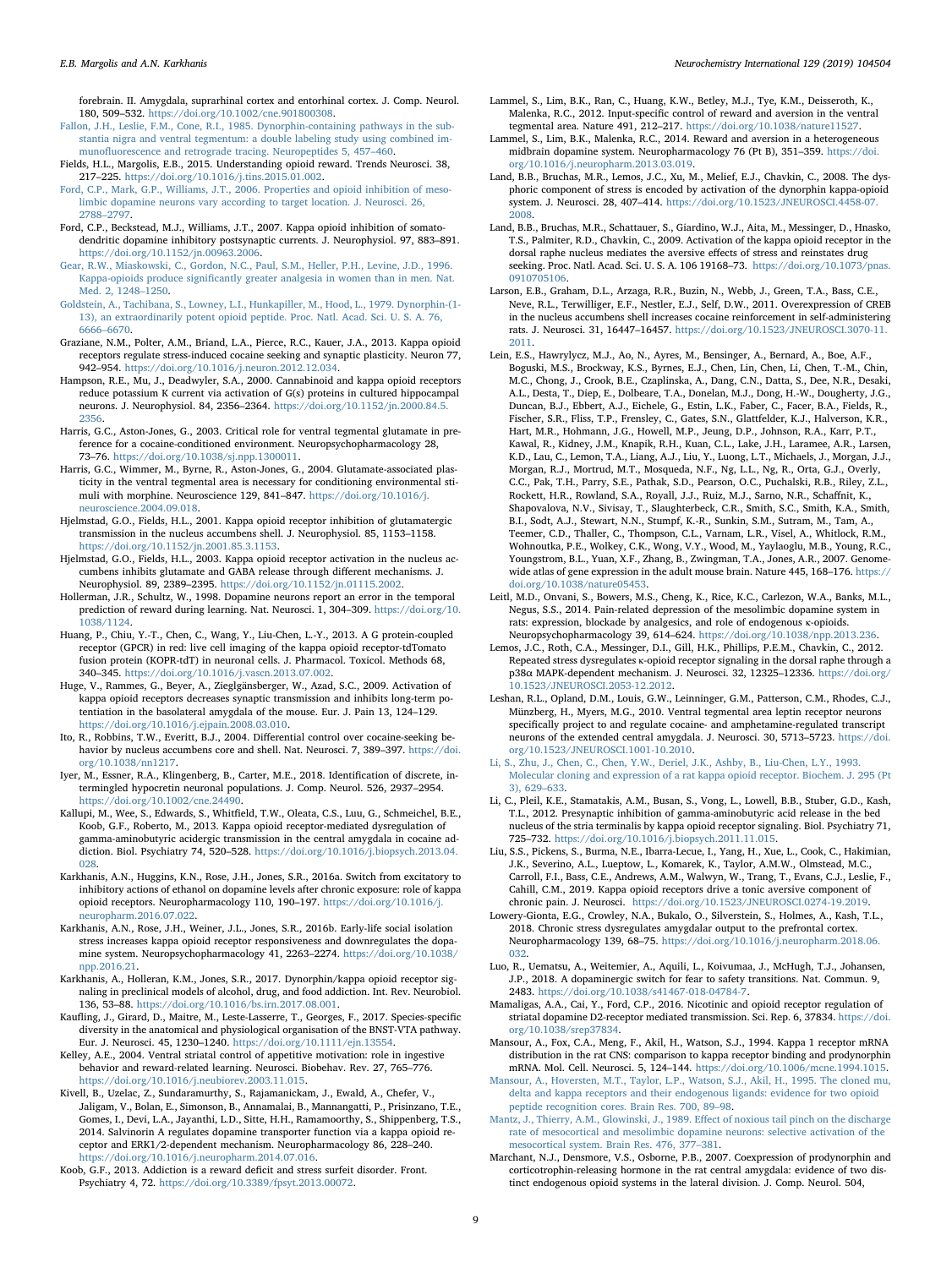702–715. <https://doi.org/10.1002/cne.21464>.

- <span id="page-9-36"></span>Margolis, E.B., Hjelmstad, G.O., Bonci, A., Fields, H.L., 2003. Kappa-opioid agonists directly inhibit midbrain dopaminergic neurons. J. Neurosci. 23, 9981–9986. [pii]. <https://doi.org/10.1523/jneurosci.23-31-09981.2003>.
- <span id="page-9-38"></span>Margolis, E.B., Hjelmstad, G.O., Bonci, A., Fields, H.L., 2005. Both kappa and mu opioid agonists inhibit glutamatergic input to ventral tegmental area neurons. J. Neurophysiol. 93, 3086–3093. [pii] 10.1152/jn.00855.2004. [https://doi.org/10.](https://doi.org/10.1152/jn.00855.2004) [1152/jn.00855.2004](https://doi.org/10.1152/jn.00855.2004).
- <span id="page-9-34"></span>[Margolis, E.B., Lock, H., Chefer, V.I., Shippenberg, T.S., Hjelmstad, G.O., Fields, H.L.,](http://refhub.elsevier.com/S0197-0186(18)30678-8/sref92) [2006. Kappa opioids selectively control dopaminergic neurons projecting to the](http://refhub.elsevier.com/S0197-0186(18)30678-8/sref92) [prefrontal cortex. Proc. Natl. Acad. Sci. U. S. A. 103, 2938](http://refhub.elsevier.com/S0197-0186(18)30678-8/sref92)–2942.
- <span id="page-9-37"></span>Margolis, E.B., Mitchell, J.M., Ishikawa, J., Hjelmstad, G.O., Fields, H.L., 2008. Midbrain dopamine neurons: projection target determines action potential duration and dopamine D(2) receptor inhibition. J. Neurosci. 28, 8908–8913. [https://doi.org/10.](https://doi.org/10.1523/JNEUROSCI.1526-08.2008) [1523/JNEUROSCI.1526-08.2008.](https://doi.org/10.1523/JNEUROSCI.1526-08.2008)
- <span id="page-9-40"></span>Margolis, E.B., Mitchell, J.M., Hjelmstad, G.O., Fields, H.L., 2011. A novel opioid receptor-mediated enhancement of GABAA receptor function induced by stress in ventral tegmental area neurons. J. Physiol. 589, 4229–4242. [https://doi.org/10.](https://doi.org/10.1113/jphysiol.2011.209023) [1113/jphysiol.2011.209023.](https://doi.org/10.1113/jphysiol.2011.209023)
- <span id="page-9-52"></span>Martinez, D., Slifstein, M., Matuskey, D., Nabulsi, N., Zheng, M.-Q., Lin, S., Ropchan, J., Urban, N., Grassetti, A., Chang, D., Salling, M., Foltin, R., Carson, R.E., Huang, Y., 2019. Kappa-opioid receptors, dynorphin, and cocaine addiction: a positron emission tomography study. Neuropsychopharmacology 1. [https://doi.org/10.1038/s41386-](https://doi.org/10.1038/s41386-019-0398-4) [019-0398-4](https://doi.org/10.1038/s41386-019-0398-4).
- <span id="page-9-20"></span>Massaly, N., Copits, B.A., Wilson-Poe, A.R., Hipólito, L., Markovic, T., Yoon, H.J., Liu, S., Walicki, M.C., Bhatti, D.L., Sirohi, S., Klaas, A., Walker, B.M., Neve, R., Cahill, C.M., Shoghi, K.I., Gereau, R.W., McCall, J.G., Al-Hasani, R., Bruchas, M.R., Morón, J.A., 2019. Pain-induced negative affect is mediated via recruitment of the nucleus accumbens kappa opioid system. Neuron. [https://doi.org/10.1016/j.neuron.2019.02.](https://doi.org/10.1016/j.neuron.2019.02.029) [029](https://doi.org/10.1016/j.neuron.2019.02.029).
- <span id="page-9-2"></span>Matsumoto, M., Hikosaka, O., 2009. Two types of dopamine neuron distinctly convey positive and negative motivational signals. Nature 459, 837–841. [https://doi.org/10.](https://doi.org/10.1038/nature08028) [1038/nature08028](https://doi.org/10.1038/nature08028).
- <span id="page-9-16"></span>Melchior, J.R., Jones, S.R., 2017. Chronic ethanol exposure increases inhibition of optically targeted phasic dopamine release in the nucleus accumbens core and medial shell ex vivo. Mol. Cell. Neurosci. 85, 93–104. [https://doi.org/10.1016/j.mcn.2017.](https://doi.org/10.1016/j.mcn.2017.09.007) [09.007](https://doi.org/10.1016/j.mcn.2017.09.007).
- <span id="page-9-15"></span>[Meng, F., Xie, G.X., Thompson, R.C., Mansour, A., Goldstein, A., Watson, S.J., Akil, H.,](http://refhub.elsevier.com/S0197-0186(18)30678-8/sref99) [1993. Cloning and pharmacological characterization of a rat kappa opioid receptor.](http://refhub.elsevier.com/S0197-0186(18)30678-8/sref99) [Proc. Natl. Acad. Sci. U.S.A. 90, 9954](http://refhub.elsevier.com/S0197-0186(18)30678-8/sref99)–9958.
- <span id="page-9-8"></span>Mohebi, A., Pettibone, J.R., Hamid, A.A., Wong, J.-M.T., Vinson, L.T., Patriarchi, T., Tian, L., Kennedy, R.T., Berke, J.D., 2019. Dissociable dopamine dynamics for learning and motivation. Nature. <https://doi.org/10.1038/s41586-019-1235-y>.
- <span id="page-9-48"></span>Morales, M., Margolis, E.B., 2017. Ventral tegmental area: cellular heterogeneity, connectivity and behaviour. Nat. Rev. Neurosci. [https://doi.org/10.1038/nrn.2016.165.](https://doi.org/10.1038/nrn.2016.165)
- <span id="page-9-25"></span>[Morrell, J.I., Schwanzel-Fukuda, M., Fahrbach, S.E., Pfa](http://refhub.elsevier.com/S0197-0186(18)30678-8/sref102)ff, D.W., 1984. Axonal projections [and peptide content of steroid hormone concentrating neurons. Peptides 5 \(Suppl. 1\),](http://refhub.elsevier.com/S0197-0186(18)30678-8/sref102) 227–[239](http://refhub.elsevier.com/S0197-0186(18)30678-8/sref102).
- <span id="page-9-27"></span>Murphy, M.J.M., Deutch, A.Y., 2018. Organization of afferents to the orbitofrontal cortex in the rat. J. Comp. Neurol. 526, 1498–1526. <https://doi.org/10.1002/cne.24424>.
- <span id="page-9-19"></span>Navratilova, E., Ji, G., Phelps, C., Qu, C., Hein, M., Yakhnitsa, V., Neugebauer, V., Porreca, F., 2019. Kappa opioid signaling in the central nucleus of the amygdala promotes disinhibition and aversiveness of chronic neuropathic pain. Pain 160, 824–832. <https://doi.org/10.1097/j.pain.0000000000001458>.
- <span id="page-9-3"></span>Omelchenko, N., Bell, R., Sesack, S.R., 2009. Lateral habenula projections to dopamine and GABA neurons in the rat ventral tegmental area. Eur. J. Neurosci. 30, 1239–1250. <https://doi.org/10.1111/j.1460-9568.2009.06924.x>.
- <span id="page-9-18"></span>[Pasternak, G.W., 1980. Multiple opiate receptors: \[3H\]ethylketocyclazocine receptor](http://refhub.elsevier.com/S0197-0186(18)30678-8/sref106) [binding and ketocyclazocine analgesia. Proc. Natl. Acad. Sci. U.S.A. 77, 3691](http://refhub.elsevier.com/S0197-0186(18)30678-8/sref106)–3694.
- <span id="page-9-51"></span>Patriarchi, T., Cho, J.R., Merten, K., Howe, M.W., Marley, A., Xiong, W.-H., Folk, R.W., Broussard, G.J., Liang, R., Jang, M.J., Zhong, H., Dombeck, D., Zastrow, M. von, Nimmerjahn, A., Gradinaru, V., Williams, J.T., Tian, L., 2018. Ultrafast neuronal imaging of dopamine dynamics with designed genetically encoded sensors. Science 360 eaat4422. [https://doi.org/10.1126/science.aat4422.](https://doi.org/10.1126/science.aat4422)
- <span id="page-9-23"></span>Polter, A.M., Kauer, J.A., 2014. Stress and VTA synapses: implications for addiction and depression. Eur. J. Neurosci. 39, 1179–1188. [https://doi.org/10.1111/ejn.12490.](https://doi.org/10.1111/ejn.12490)
- <span id="page-9-26"></span>Poulin, J.-F., Arbour, D., Laforest, S., Drolet, G., 2009. Neuroanatomical characterization of endogenous opioids in the bed nucleus of the stria terminalis. Prog. Neuropsychopharmacol. Biol. Psychiatry 33, 1356–1365. [https://doi.org/10.1016/j.](https://doi.org/10.1016/j.pnpbp.2009.06.021) [pnpbp.2009.06.021](https://doi.org/10.1016/j.pnpbp.2009.06.021).
- <span id="page-9-49"></span>Poulin, J.-F., Zou, J., Drouin-Ouellet, J., Kim, K.-Y.A., Cicchetti, F., Awatramani, R.B., 2014. Defining midbrain dopaminergic neuron diversity by single-cell gene expression profiling. Cell Rep. 9, 930–943. [https://doi.org/10.1016/j.celrep.2014.10.008.](https://doi.org/10.1016/j.celrep.2014.10.008)
- <span id="page-9-47"></span>Przybysz, K.R., Werner, D.F., Diaz, M.R., 2017. Age-dependent regulation of GABA transmission by kappa opioid receptors in the basolateral amygdala of Sprague-Dawley rats. Neuropharmacology 117, 124–133. [https://doi.org/10.1016/j.](https://doi.org/10.1016/j.neuropharm.2017.01.036) [neuropharm.2017.01.036.](https://doi.org/10.1016/j.neuropharm.2017.01.036)
- <span id="page-9-13"></span>Qi, J., Zhang, S., Wang, H.L., Barker, D.J., Miranda-Barrientos, J., Morales, M., 2016. VTA glutamatergic inputs to nucleus accumbens drive aversion by acting on GABAergic interneurons. Nat. Neurosci. 19, 725–733. [https://doi.org/10.1038/nn.4281.](https://doi.org/10.1038/nn.4281)
- <span id="page-9-41"></span>Radke, A.K., Gewirtz, J.C., 2012. Increased dopamine receptor activity in the nucleus accumbens shell ameliorates anxiety during drug withdrawal.
- <span id="page-9-4"></span>Neuropsychopharmacology 37, 2405–2415. <https://doi.org/10.1038/npp.2012.97>. [Redmond, A.J., Morrow, B.A., Elsworth, J.D., Roth, R.H., 2002. Selective activation of the](http://refhub.elsevier.com/S0197-0186(18)30678-8/sref114) [A10, but not A9, dopamine neurons in the rat by the predator odor, 2,5-dihydro-](http://refhub.elsevier.com/S0197-0186(18)30678-8/sref114)[2,4,5-trimethylthiazoline. Neurosci. Lett. 328, 209](http://refhub.elsevier.com/S0197-0186(18)30678-8/sref114)–212.
- <span id="page-9-46"></span>Resendez, S.L., Keyes, P.C., Day, J.J., Hambro, C., Austin, C.J., Maina, F.K., Eidson, L.N., Porter-Stransky, K.A., Nevárez, N., McLean, J.W., Kuhnmuench, M.A., Murphy, A.Z., Mathews, T.A., Aragona, B.J., 2016. Dopamine and opioid systems interact within the nucleus accumbens to maintain monogamous pair bonds. Elife 5. [https://doi.org/10.](https://doi.org/10.7554/eLife.15325) [7554/eLife.15325](https://doi.org/10.7554/eLife.15325).
- <span id="page-9-1"></span>Roitman, M.F., Wheeler, R.A., Wightman, R.M., Carelli, R.M., 2008. Real-time chemical responses in the nucleus accumbens differentiate rewarding and aversive stimuli. Nat. Neurosci. 11, 1376–1377. <https://doi.org/10.1038/nn.2219>.
- <span id="page-9-14"></span>Root, D.H., Mejias-Aponte, C.A., Qi, J., Morales, M., 2014. Role of glutamatergic projections from ventral tegmental area to lateral habenula in aversive conditioning. J. Neurosci. 34, 13906–13910. [https://doi.org/10.1523/JNEUROSCI.2029-14.2014.](https://doi.org/10.1523/JNEUROSCI.2029-14.2014)
- <span id="page-9-17"></span>Rose, J.H., Karkhanis, A.N., Chen, R., Gioia, D., Lopez, M.F., Becker, H.C., McCool, B.A., Jones, S.R., 2016. Supersensitive kappa opioid receptors promotes ethanol withdrawal-related behaviors and reduce dopamine signaling in the nucleus accumbens. Int. J. Neuropsychopharmacol. 19. <https://doi.org/10.1093/ijnp/pyv127>.
- <span id="page-9-43"></span>[Saddoris, M.P., Sugam, J.A., Cacciapaglia, F., Carelli, R.M., 2013. Rapid dopamine dy](http://refhub.elsevier.com/S0197-0186(18)30678-8/sref119)[namics in the accumbens core and shell: learning and action. Front Biosci \(Elite Ed\) 5,](http://refhub.elsevier.com/S0197-0186(18)30678-8/sref119) 273–[288](http://refhub.elsevier.com/S0197-0186(18)30678-8/sref119).
- <span id="page-9-45"></span>Saddoris, M.P., Cacciapaglia, F., Wightman, R.M., Carelli, R.M., 2015. Differential dopamine release dynamics in the nucleus accumbens core and shell reveal complementary signals for error prediction and incentive motivation. J. Neurosci. 35, 11572–11582. [https://doi.org/10.1523/JNEUROSCI.2344-15.2015.](https://doi.org/10.1523/JNEUROSCI.2344-15.2015)
- <span id="page-9-42"></span>Saddoris, M.P., Sugam, J.A., Carelli, R.M., 2017. Prior cocaine experience impairs normal phasic dopamine signals of reward value in accumbens shell.
- <span id="page-9-7"></span>Neuropsychopharmacology 42, 766–773. [https://doi.org/10.1038/npp.2016.189.](https://doi.org/10.1038/npp.2016.189) Saunders, B.T., Richard, J.M., Margolis, E.B., Janak, P.H., 2018. Dopamine neurons create Pavlovian conditioned stimuli with circuit-defined motivational properties. Nat. Neurosci. 21, 1072–1083. <https://doi.org/10.1038/s41593-018-0191-4>.
- <span id="page-9-21"></span>Schattauer, S.S., Kuhar, J.R., Song, A., Chavkin, C., 2017. Nalfurafine is a G-protein biased agonist having significantly greater bias at the human than rodent form of the kappa opioid receptor. Cell. Signal. 32, 59–65. [https://doi.org/10.1016/j.cellsig.](https://doi.org/10.1016/j.cellsig.2017.01.016) [2017.01.016](https://doi.org/10.1016/j.cellsig.2017.01.016).
- <span id="page-9-50"></span>Schmidt, A.C., Dunaway, L.E., Roberts, J.G., McCarty, G.S., Sombers, L.A., 2014. Multiple scan rate voltammetry for selective quantification of real-time enkephalin dynamics. Anal. Chem. 86, 7806–7812. [https://doi.org/10.1021/ac501725u.](https://doi.org/10.1021/ac501725u)
- <span id="page-9-44"></span>Schoffelmeer, A.N., Hogenboom, F., Mulder, A.H., 1997. Kappa1- and kappa2-opioid receptors mediating presynaptic inhibition of dopamine and acetylcholine release in rat neostriatum. Br. J. Pharmacol. 122, 520–524. [https://doi.org/10.1038/sj.bjp.](https://doi.org/10.1038/sj.bjp.0701394) [0701394.](https://doi.org/10.1038/sj.bjp.0701394)
- <span id="page-9-0"></span>Schultz, W., 2017. Reward prediction error. Curr. Biol. 27, R369–R371. [https://doi.org/](https://doi.org/10.1016/j.cub.2017.02.064) [10.1016/j.cub.2017.02.064](https://doi.org/10.1016/j.cub.2017.02.064).
- <span id="page-9-6"></span>[Schultz, W., Dayan, P., Montague, P.R., 1997. A neural substrate of prediction and re](http://refhub.elsevier.com/S0197-0186(18)30678-8/sref127)[ward. Science 275, 1593](http://refhub.elsevier.com/S0197-0186(18)30678-8/sref127)–1599.
- <span id="page-9-10"></span>Schultz, W., Stauffer, W.R., Lak, A., 2017. The phasic dopamine signal maturing: from reward via behavioural activation to formal economic utility. Curr. Opin. Neurobiol. 43, 139–148. [https://doi.org/10.1016/j.conb.2017.03.013.](https://doi.org/10.1016/j.conb.2017.03.013)
- <span id="page-9-22"></span>[Shen, K.F., Crain, S.M., 1994. Nerve growth factor rapidly prolongs the action potential of](http://refhub.elsevier.com/S0197-0186(18)30678-8/sref129) [mature sensory ganglion neurons in culture, and this e](http://refhub.elsevier.com/S0197-0186(18)30678-8/sref129)ffect requires activation of Gs[coupled excitatory kappa-opioid receptors on these cells. J. Neurosci. 14, 5570](http://refhub.elsevier.com/S0197-0186(18)30678-8/sref129)–5579.
- <span id="page-9-5"></span>[Shippenberg, T.S., Bals-Kubik, R., 1995. Involvement of the mesolimbic dopamine system](http://refhub.elsevier.com/S0197-0186(18)30678-8/sref130) in mediating the aversive effects [of opioid antagonists in the rat. Behav. Pharmacol.](http://refhub.elsevier.com/S0197-0186(18)30678-8/sref130) [6, 99](http://refhub.elsevier.com/S0197-0186(18)30678-8/sref130)–106.
- <span id="page-9-29"></span>[Shippenberg, T.S., Herz, A., 1987. Place preference conditioning reveals the involvement](http://refhub.elsevier.com/S0197-0186(18)30678-8/sref131) [of D1-dopamine receptors in the motivational properties of mu- and kappa-opioid](http://refhub.elsevier.com/S0197-0186(18)30678-8/sref131) [agonists. Brain Res. 436, 169](http://refhub.elsevier.com/S0197-0186(18)30678-8/sref131)–172.
- <span id="page-9-33"></span>[Shippenberg, T.S., Herz, A., 1988. Motivational e](http://refhub.elsevier.com/S0197-0186(18)30678-8/sref132)ffects of opioids: influence of D-1 versus [D-2 receptor antagonists. Eur. J. Pharmacol. 151, 233](http://refhub.elsevier.com/S0197-0186(18)30678-8/sref132)–242.
- <span id="page-9-32"></span>[Shippenberg, T.S., Bals-Kubik, R., Herz, A., 1993. Examination of the neurochemical](http://refhub.elsevier.com/S0197-0186(18)30678-8/sref133) substrates mediating the motivational eff[ects of opioids: role of the mesolimbic do](http://refhub.elsevier.com/S0197-0186(18)30678-8/sref133)[pamine system and D-1 vs. D-2 dopamine receptors. J. Pharmacol. Exp. Ther. 265,](http://refhub.elsevier.com/S0197-0186(18)30678-8/sref133) 53–[59](http://refhub.elsevier.com/S0197-0186(18)30678-8/sref133).
- <span id="page-9-28"></span>Shirayama, Y., Ishida, H., Iwata, M., Hazama, G.-I., Kawahara, R., Duman, R.S., 2004. Stress increases dynorphin immunoreactivity in limbic brain regions and dynorphin antagonism produces antidepressant-like effects. J. Neurochem. 90, 1258–1268. [https://doi.org/10.1111/j.1471-4159.2004.02589.x.](https://doi.org/10.1111/j.1471-4159.2004.02589.x)
- <span id="page-9-30"></span>[Spanagel, R., Herz, A., Shippenberg, T.S., 1990. The e](http://refhub.elsevier.com/S0197-0186(18)30678-8/sref135)ffects of opioid peptides on dopa[mine release in the nucleus accumbens: an in vivo microdialysis study. J. Neurochem.](http://refhub.elsevier.com/S0197-0186(18)30678-8/sref135) [55, 1734](http://refhub.elsevier.com/S0197-0186(18)30678-8/sref135)–1740.
- <span id="page-9-31"></span>[Spanagel, R., Herz, A., Shippenberg, T.S., 1992. Opposing tonically active endogenous](http://refhub.elsevier.com/S0197-0186(18)30678-8/sref136) [opioid systems modulate the mesolimbic dopaminergic pathway. Proc. Natl. Acad.](http://refhub.elsevier.com/S0197-0186(18)30678-8/sref136) [Sci. U. S. A. 89, 2046](http://refhub.elsevier.com/S0197-0186(18)30678-8/sref136)–2050.
- <span id="page-9-9"></span>Steinberg, E.E., Keiflin, R., Boivin, J.R., Witten, I.B., Deisseroth, K., Janak, P.H., 2013. A causal link between prediction errors, dopamine neurons and learning. Nat. Neurosci. 16, 966–973. <https://doi.org/10.1038/nn.3413>.
- <span id="page-9-39"></span>[Sugita, S., Johnson, S.W., North, R.A., 1992. Synaptic inputs to GABAA and GABAB re](http://refhub.elsevier.com/S0197-0186(18)30678-8/sref138)ceptors originate from discrete aff[erent neurons. Neurosci. Lett. 134, 207](http://refhub.elsevier.com/S0197-0186(18)30678-8/sref138)–211.
- <span id="page-9-11"></span>[Swanson, L.W., 1982. The projections of the ventral tegmental area and adjacent regions:](http://refhub.elsevier.com/S0197-0186(18)30678-8/sref139) a combined fl[uorescent retrograde tracer and immuno](http://refhub.elsevier.com/S0197-0186(18)30678-8/sref139)fluorescence study in the rat. [Brain Res. Bull. 9, 321](http://refhub.elsevier.com/S0197-0186(18)30678-8/sref139)–353.
- <span id="page-9-12"></span>Taylor, S.R., Badurek, S., Dileone, R.J., Nashmi, R., Minichiello, L., Picciotto, M.R., 2014. GABAergic and glutamatergic efferents of the mouse ventral tegmental area. J. Comp. Neurol. 522, 3308–3334. <https://doi.org/10.1002/cne.23603>.
- <span id="page-9-24"></span>Tejeda, H.A., Bonci, A., 2018. Dynorphin/kappa-opioid receptor control of dopamine dynamics: implications for negative affective states and psychiatric disorders. Brain Res. <https://doi.org/10.1016/j.brainres.2018.09.023>.
- <span id="page-9-35"></span>Tejeda, H.A., Counotte, D.S., Oh, E., Ramamoorthy, S., Schultz-Kuszak, K.N., Bäckman,